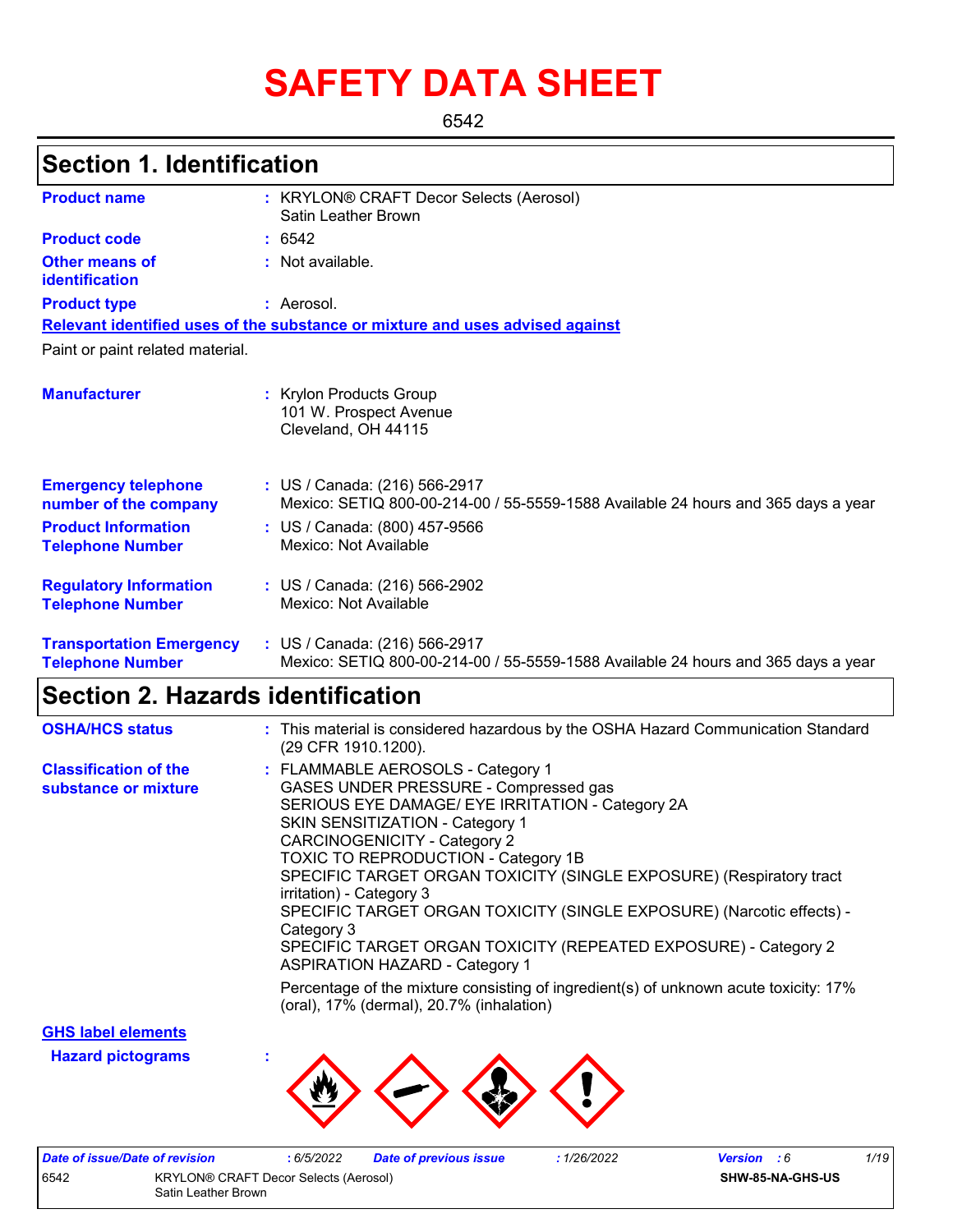# **Section 2. Hazards identification**

| <b>Signal word</b>                         | : Danger                                                                                                                                                                                                                                                                                                                                                                                                                                                                                                                                                                                                                                           |
|--------------------------------------------|----------------------------------------------------------------------------------------------------------------------------------------------------------------------------------------------------------------------------------------------------------------------------------------------------------------------------------------------------------------------------------------------------------------------------------------------------------------------------------------------------------------------------------------------------------------------------------------------------------------------------------------------------|
| <b>Hazard statements</b>                   | : Extremely flammable aerosol.<br>Contains gas under pressure; may explode if heated.<br>May be fatal if swallowed and enters airways.<br>May cause an allergic skin reaction.<br>Causes serious eye irritation.<br>May cause respiratory irritation.<br>May cause drowsiness or dizziness.<br>Suspected of causing cancer.<br>May damage fertility or the unborn child.<br>May cause damage to organs through prolonged or repeated exposure.                                                                                                                                                                                                     |
| <b>Precautionary statements</b>            |                                                                                                                                                                                                                                                                                                                                                                                                                                                                                                                                                                                                                                                    |
| <b>General</b>                             | : Read label before use. Keep out of reach of children. If medical advice is needed,<br>have product container or label at hand.                                                                                                                                                                                                                                                                                                                                                                                                                                                                                                                   |
| <b>Prevention</b>                          | : Obtain special instructions before use. Do not handle until all safety precautions have<br>been read and understood. Wear protective gloves, protective clothing and eye or face<br>protection. Keep away from heat, hot surfaces, sparks, open flames and other ignition<br>sources. No smoking. Do not spray on an open flame or other ignition source. Use<br>only outdoors or in a well-ventilated area. Do not breathe dust or mist. Wash<br>thoroughly after handling. Contaminated work clothing must not be allowed out of the<br>workplace. Pressurized container: Do not pierce or burn, even after use.                               |
| <b>Response</b>                            | : IF exposed or concerned: Get medical advice or attention. IF INHALED: Remove<br>person to fresh air and keep comfortable for breathing. Call a POISON CENTER or<br>doctor if you feel unwell. IF SWALLOWED: Immediately call a POISON CENTER or<br>doctor. Do NOT induce vomiting. Wash contaminated clothing before reuse. IF ON<br>SKIN: Wash with plenty of water. If skin irritation or rash occurs: Get medical advice or<br>attention. IF IN EYES: Rinse cautiously with water for several minutes. Remove contact<br>lenses, if present and easy to do. Continue rinsing. If eye irritation persists: Get medical<br>advice or attention. |
| <b>Storage</b>                             | : Store locked up. Protect from sunlight. Do not expose to temperatures exceeding 50<br>°C/122 °F. Store in a well-ventilated place. Keep container tightly closed.                                                                                                                                                                                                                                                                                                                                                                                                                                                                                |
| <b>Disposal</b>                            | : Dispose of contents and container in accordance with all local, regional, national and<br>international regulations.                                                                                                                                                                                                                                                                                                                                                                                                                                                                                                                             |
| <b>Supplemental label</b><br>elements      | DELAYED EFFECTS FROM LONG TERM OVEREXPOSURE. Contains solvents which<br>can cause permanent brain and nervous system damage. Intentional misuse by<br>deliberately concentrating and inhaling the contents can be harmful or fatal. WARNING:<br>This product contains chemicals known to the State of California to cause cancer and<br>birth defects or other reproductive harm.                                                                                                                                                                                                                                                                  |
|                                            | Please refer to the SDS for additional information. Keep out of reach of children. Keep<br>upright in a cool, dry place. Do not discard empty can in trash compactor.                                                                                                                                                                                                                                                                                                                                                                                                                                                                              |
| <b>Hazards not otherwise</b><br>classified | : DANGER: Rags, steel wool, other waste soaked with this product, and sanding residue<br>may spontaneously catch fire if improperly discarded. Immediately place rags, steel<br>wool, other waste soaked with this product, and sanding residue in a sealed, water-filled,<br>metal container. Dispose of in accordance with local fire regulations.                                                                                                                                                                                                                                                                                               |

# **Section 3. Composition/information on ingredients**

| <b>Substance/mixture</b>                | : Mixture          |
|-----------------------------------------|--------------------|
| Other means of<br><b>identification</b> | $:$ Not available. |

#### **CAS number/other identifiers**

| ate of issue/Date of re |            |
|-------------------------|------------|
| 542                     | <b>KRY</b> |
|                         | Satir      |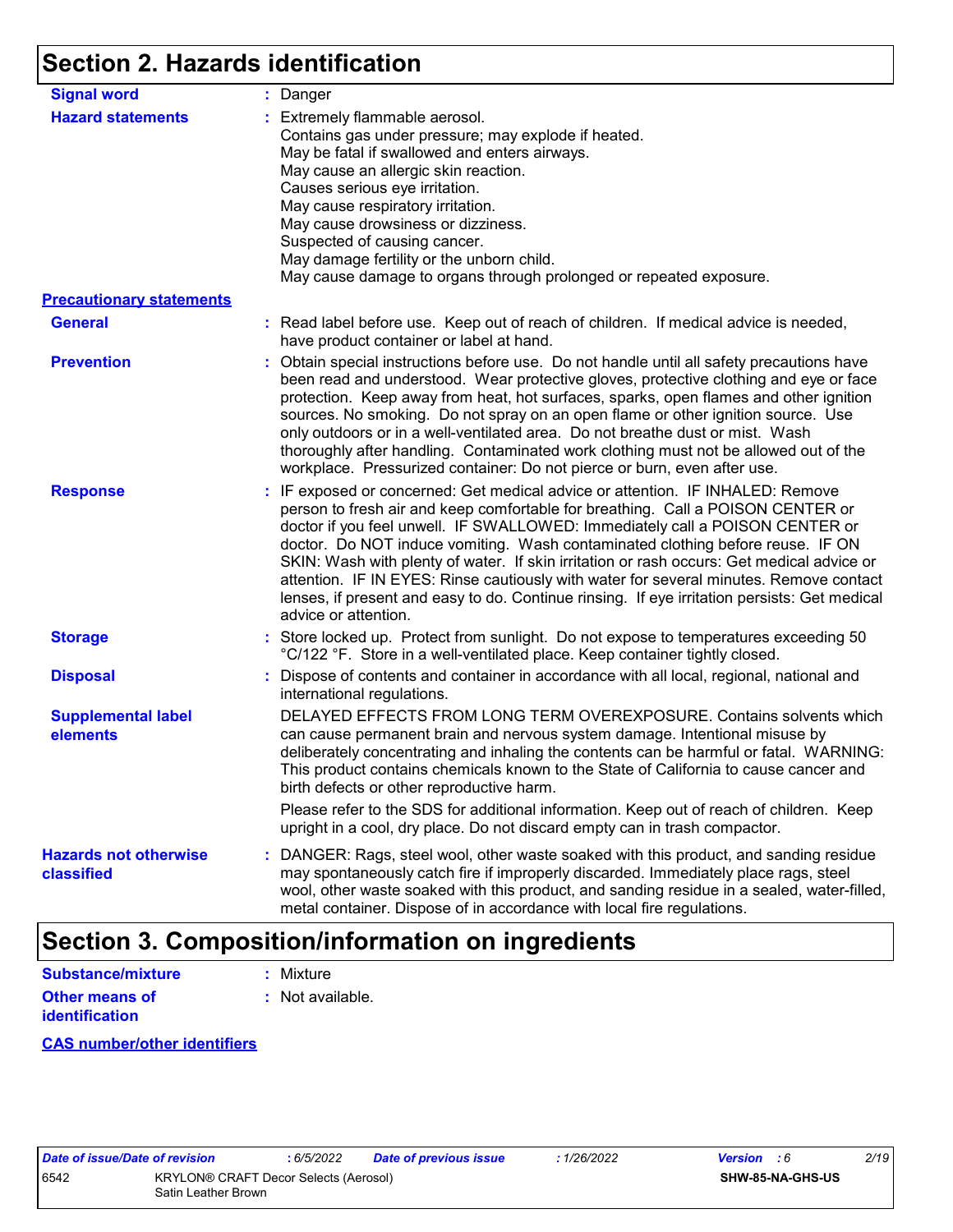## **Section 3. Composition/information on ingredients**

| <b>Ingredient name</b>               | % by weight | <b>CAS number</b> |
|--------------------------------------|-------------|-------------------|
| Acetone                              | I≥25 - ≤50  | 67-64-1           |
| Propane                              | 210 - ≤25   | 74-98-6           |
| <b>Butane</b>                        | ≤10         | 106-97-8          |
| n-Butyl Acetate                      | $ $ < 10    | 123-86-4          |
| 2-Propoxyethanol                     | l≤5         | 2807-30-9         |
| Amorphous Precipitated Silica        | l≤3         | 112926-00-8       |
| Zirconium 2-Ethylhexanoate           | l≤0.3       | 22464-99-9        |
| Methyl Ethyl Ketoxime                | l≤0.3       | 96-29-7           |
| Light Aromatic Hydrocarbons          | l≤0.3       | 64742-95-6        |
| Cobalt 2-Ethylhexanoate              | $\leq$ 0.3  | 136-52-7          |
| Carbon Black                         | l≤0.3       | 1333-86-4         |
| Hydrotreated Heavy Petroleum Naphtha | l≤0.3       | 64742-48-9        |

Any concentration shown as a range is to protect confidentiality or is due to batch variation.

**There are no additional ingredients present which, within the current knowledge of the supplier and in the concentrations applicable, are classified and hence require reporting in this section.**

**Occupational exposure limits, if available, are listed in Section 8.**

### **Section 4. First aid measures**

| <b>Description of necessary first aid measures</b> |                                                                                                                                                                                                                                                                                                                                                                                                                                                                                                                                                                                                                                                                                                                                                         |
|----------------------------------------------------|---------------------------------------------------------------------------------------------------------------------------------------------------------------------------------------------------------------------------------------------------------------------------------------------------------------------------------------------------------------------------------------------------------------------------------------------------------------------------------------------------------------------------------------------------------------------------------------------------------------------------------------------------------------------------------------------------------------------------------------------------------|
| <b>Eye contact</b>                                 | : Immediately flush eyes with plenty of water, occasionally lifting the upper and lower<br>eyelids. Check for and remove any contact lenses. Continue to rinse for at least 10<br>minutes. Get medical attention.                                                                                                                                                                                                                                                                                                                                                                                                                                                                                                                                       |
| <b>Inhalation</b>                                  | : Remove victim to fresh air and keep at rest in a position comfortable for breathing. If it<br>is suspected that fumes are still present, the rescuer should wear an appropriate mask<br>or self-contained breathing apparatus. If not breathing, if breathing is irregular or if<br>respiratory arrest occurs, provide artificial respiration or oxygen by trained personnel. It<br>may be dangerous to the person providing aid to give mouth-to-mouth resuscitation.<br>Get medical attention. If necessary, call a poison center or physician. If unconscious,<br>place in recovery position and get medical attention immediately. Maintain an open<br>airway. Loosen tight clothing such as a collar, tie, belt or waistband.                    |
| <b>Skin contact</b>                                | : Wash with plenty of soap and water. Remove contaminated clothing and shoes. Wash<br>contaminated clothing thoroughly with water before removing it, or wear gloves.<br>Continue to rinse for at least 10 minutes. Get medical attention. In the event of any<br>complaints or symptoms, avoid further exposure. Wash clothing before reuse. Clean<br>shoes thoroughly before reuse.                                                                                                                                                                                                                                                                                                                                                                   |
| <b>Ingestion</b>                                   | : Get medical attention immediately. Call a poison center or physician. Wash out mouth<br>with water. Remove dentures if any. If material has been swallowed and the exposed<br>person is conscious, give small quantities of water to drink. Stop if the exposed person<br>feels sick as vomiting may be dangerous. Aspiration hazard if swallowed. Can enter<br>lungs and cause damage. Do not induce vomiting. If vomiting occurs, the head should<br>be kept low so that vomit does not enter the lungs. Never give anything by mouth to an<br>unconscious person. If unconscious, place in recovery position and get medical<br>attention immediately. Maintain an open airway. Loosen tight clothing such as a collar,<br>tie, belt or waistband. |

**Most important symptoms/effects, acute and delayed**

| <b>Potential acute health effects</b> |                                                                                                                              |
|---------------------------------------|------------------------------------------------------------------------------------------------------------------------------|
| Eye contact                           | : Causes serious eye irritation.                                                                                             |
| <b>Inhalation</b>                     | : Can cause central nervous system (CNS) depression. May cause drowsiness or<br>dizziness. May cause respiratory irritation. |
| <b>Skin contact</b>                   | : May cause an allergic skin reaction.                                                                                       |

| Date of issue/Date of revision                                       |  | : 6/5/2022 | <b>Date of previous issue</b> | : 1/26/2022 | <b>Version</b> : 6 |  | 3/19 |
|----------------------------------------------------------------------|--|------------|-------------------------------|-------------|--------------------|--|------|
| 6542<br>KRYLON® CRAFT Decor Selects (Aerosol)<br>Satin Leather Brown |  |            |                               |             | SHW-85-NA-GHS-US   |  |      |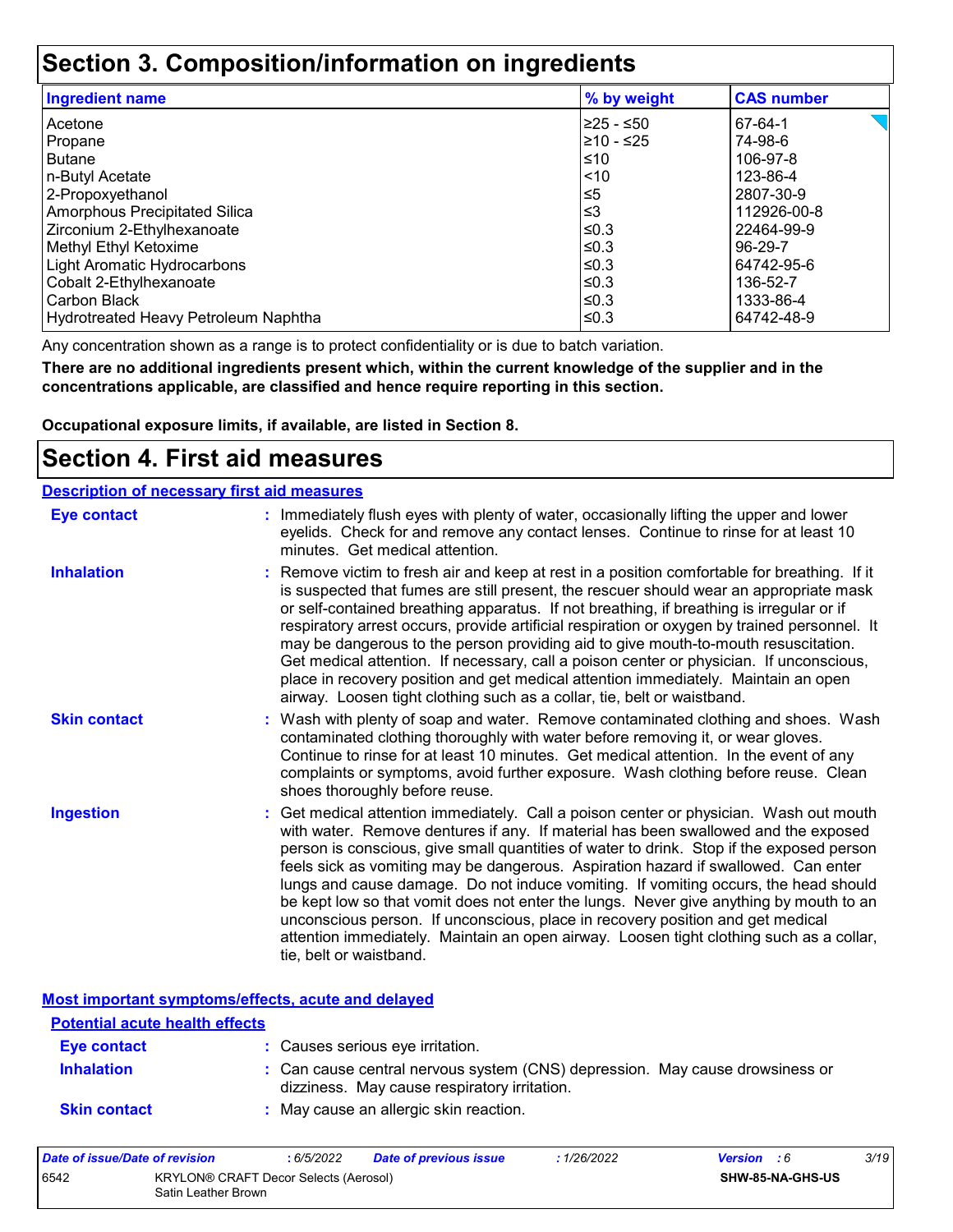# **Section 4. First aid measures**

| <b>Ingestion</b>                    | : Can cause central nervous system (CNS) depression. May be fatal if swallowed and<br>enters airways.                                                                                                                                                                                                                                                                                                           |
|-------------------------------------|-----------------------------------------------------------------------------------------------------------------------------------------------------------------------------------------------------------------------------------------------------------------------------------------------------------------------------------------------------------------------------------------------------------------|
| <b>Over-exposure signs/symptoms</b> |                                                                                                                                                                                                                                                                                                                                                                                                                 |
| <b>Eye contact</b>                  | : Adverse symptoms may include the following:<br>pain or irritation<br>watering<br>redness                                                                                                                                                                                                                                                                                                                      |
| <b>Inhalation</b>                   | : Adverse symptoms may include the following:<br>respiratory tract irritation<br>coughing<br>nausea or vomiting<br>headache<br>drowsiness/fatigue<br>dizziness/vertigo<br>unconsciousness<br>reduced fetal weight<br>increase in fetal deaths<br>skeletal malformations                                                                                                                                         |
| <b>Skin contact</b>                 | : Adverse symptoms may include the following:<br>irritation<br>redness<br>reduced fetal weight<br>increase in fetal deaths<br>skeletal malformations                                                                                                                                                                                                                                                            |
| <b>Ingestion</b>                    | : Adverse symptoms may include the following:<br>nausea or vomiting<br>reduced fetal weight<br>increase in fetal deaths<br>skeletal malformations                                                                                                                                                                                                                                                               |
|                                     | <b>Indication of immediate medical attention and special treatment needed, if necessary</b>                                                                                                                                                                                                                                                                                                                     |
| <b>Notes to physician</b>           | : Treat symptomatically. Contact poison treatment specialist immediately if large<br>quantities have been ingested or inhaled.                                                                                                                                                                                                                                                                                  |
| <b>Specific treatments</b>          | : No specific treatment.                                                                                                                                                                                                                                                                                                                                                                                        |
| <b>Protection of first-aiders</b>   | : No action shall be taken involving any personal risk or without suitable training. If it is<br>suspected that fumes are still present, the rescuer should wear an appropriate mask or<br>self-contained breathing apparatus. It may be dangerous to the person providing aid to<br>give mouth-to-mouth resuscitation. Wash contaminated clothing thoroughly with water<br>before removing it, or wear gloves. |

**See toxicological information (Section 11)**

# **Section 5. Fire-fighting measures**

| <b>Extinguishing media</b>                           |                                                                                                                                                                                                                                                                                                                                                                                                                                                       |                    |      |
|------------------------------------------------------|-------------------------------------------------------------------------------------------------------------------------------------------------------------------------------------------------------------------------------------------------------------------------------------------------------------------------------------------------------------------------------------------------------------------------------------------------------|--------------------|------|
| <b>Suitable extinguishing</b><br>media               | : Use an extinguishing agent suitable for the surrounding fire.                                                                                                                                                                                                                                                                                                                                                                                       |                    |      |
| Unsuitable extinguishing<br>media                    | : None known.                                                                                                                                                                                                                                                                                                                                                                                                                                         |                    |      |
| <b>Specific hazards arising</b><br>from the chemical | : Extremely flammable aerosol. Runoff to sewer may create fire or explosion hazard. In<br>a fire or if heated, a pressure increase will occur and the container may burst, with the<br>risk of a subsequent explosion. Gas may accumulate in low or confined areas or travel<br>a considerable distance to a source of ignition and flash back, causing fire or explosion.<br>Bursting aerosol containers may be propelled from a fire at high speed. |                    |      |
| Date of issue/Date of revision                       | <b>Date of previous issue</b><br>: 6/5/2022<br>: 1/26/2022                                                                                                                                                                                                                                                                                                                                                                                            | <b>Version</b> : 6 | 4/19 |
| 6542<br>Satin Leather Brown                          | <b>KRYLON® CRAFT Decor Selects (Aerosol)</b>                                                                                                                                                                                                                                                                                                                                                                                                          | SHW-85-NA-GHS-US   |      |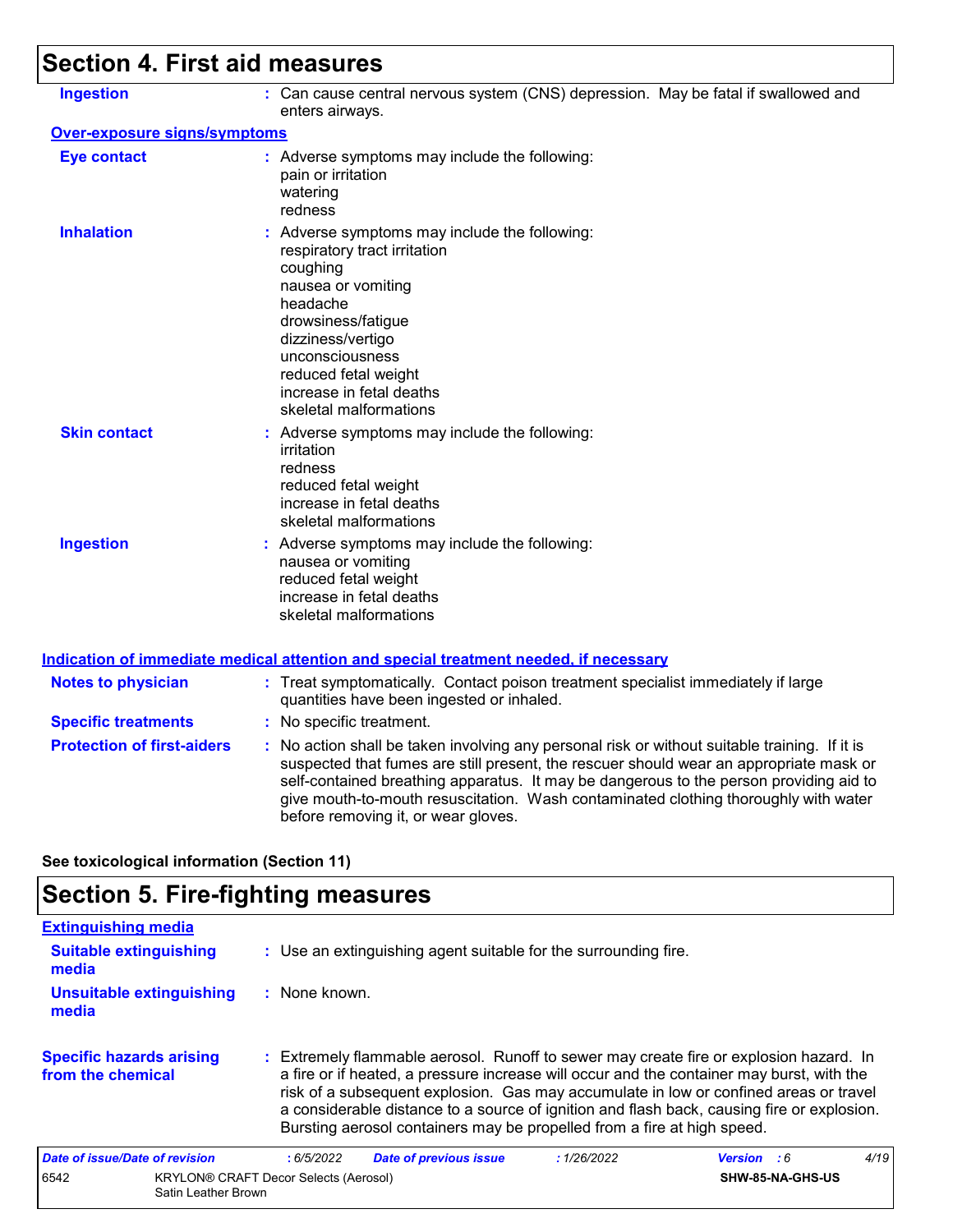## **Section 5. Fire-fighting measures**

| <b>Hazardous thermal</b><br>decomposition products       | Decomposition products may include the following materials:<br>carbon dioxide<br>carbon monoxide<br>metal oxide/oxides                                                                                                                                                                                                        |
|----------------------------------------------------------|-------------------------------------------------------------------------------------------------------------------------------------------------------------------------------------------------------------------------------------------------------------------------------------------------------------------------------|
| <b>Special protective actions</b><br>for fire-fighters   | : Promptly isolate the scene by removing all persons from the vicinity of the incident if<br>there is a fire. No action shall be taken involving any personal risk or without suitable<br>training. Move containers from fire area if this can be done without risk. Use water<br>spray to keep fire-exposed containers cool. |
| <b>Special protective</b><br>equipment for fire-fighters | Fire-fighters should wear appropriate protective equipment and self-contained breathing<br>apparatus (SCBA) with a full face-piece operated in positive pressure mode.                                                                                                                                                        |

### **Section 6. Accidental release measures**

#### **Personal precautions, protective equipment and emergency procedures**

| For non-emergency<br>personnel                        | : No action shall be taken involving any personal risk or without suitable training.<br>Evacuate surrounding areas. Keep unnecessary and unprotected personnel from<br>entering. In the case of aerosols being ruptured, care should be taken due to the rapid<br>escape of the pressurized contents and propellant. If a large number of containers are<br>ruptured, treat as a bulk material spillage according to the instructions in the clean-up<br>section. Do not touch or walk through spilled material. Shut off all ignition sources. No<br>flares, smoking or flames in hazard area. Avoid breathing vapor or mist. Provide<br>adequate ventilation. Wear appropriate respirator when ventilation is inadequate. Put<br>on appropriate personal protective equipment. |  |  |  |
|-------------------------------------------------------|----------------------------------------------------------------------------------------------------------------------------------------------------------------------------------------------------------------------------------------------------------------------------------------------------------------------------------------------------------------------------------------------------------------------------------------------------------------------------------------------------------------------------------------------------------------------------------------------------------------------------------------------------------------------------------------------------------------------------------------------------------------------------------|--|--|--|
| For emergency responders                              | : If specialized clothing is required to deal with the spillage, take note of any information in<br>Section 8 on suitable and unsuitable materials. See also the information in "For non-<br>emergency personnel".                                                                                                                                                                                                                                                                                                                                                                                                                                                                                                                                                               |  |  |  |
| <b>Environmental precautions</b>                      | : Avoid dispersal of spilled material and runoff and contact with soil, waterways, drains<br>and sewers. Inform the relevant authorities if the product has caused environmental<br>pollution (sewers, waterways, soil or air).                                                                                                                                                                                                                                                                                                                                                                                                                                                                                                                                                  |  |  |  |
| Methods and materials for containment and cleaning up |                                                                                                                                                                                                                                                                                                                                                                                                                                                                                                                                                                                                                                                                                                                                                                                  |  |  |  |
| <b>Small spill</b>                                    | : Stop leak if without risk. Move containers from spill area. Use spark-proof tools and<br>explosion-proof equipment. Dilute with water and mop up if water-soluble. Alternatively,<br>or if water-insoluble, absorb with an inert dry material and place in an appropriate waste<br>disposal container. Dispose of via a licensed waste disposal contractor.                                                                                                                                                                                                                                                                                                                                                                                                                    |  |  |  |
| <b>Large spill</b>                                    | : Stop leak if without risk. Move containers from spill area. Use spark-proof tools and<br>explosion-proof equipment. Approach release from upwind. Prevent entry into sewers,<br>water courses, basements or confined areas. Wash spillages into an effluent treatment<br>plant or proceed as follows. Contain and collect spillage with non-combustible,<br>absorbent material e.g. sand, earth, vermiculite or diatomaceous earth and place in<br>container for disposal according to local regulations (see Section 13). Dispose of via a<br>licensed waste disposal contractor. Contaminated absorbent material may pose the<br>same hazard as the spilled product. Note: see Section 1 for emergency contact<br>information and Section 13 for waste disposal.             |  |  |  |

# **Section 7. Handling and storage**

**Precautions for safe handling**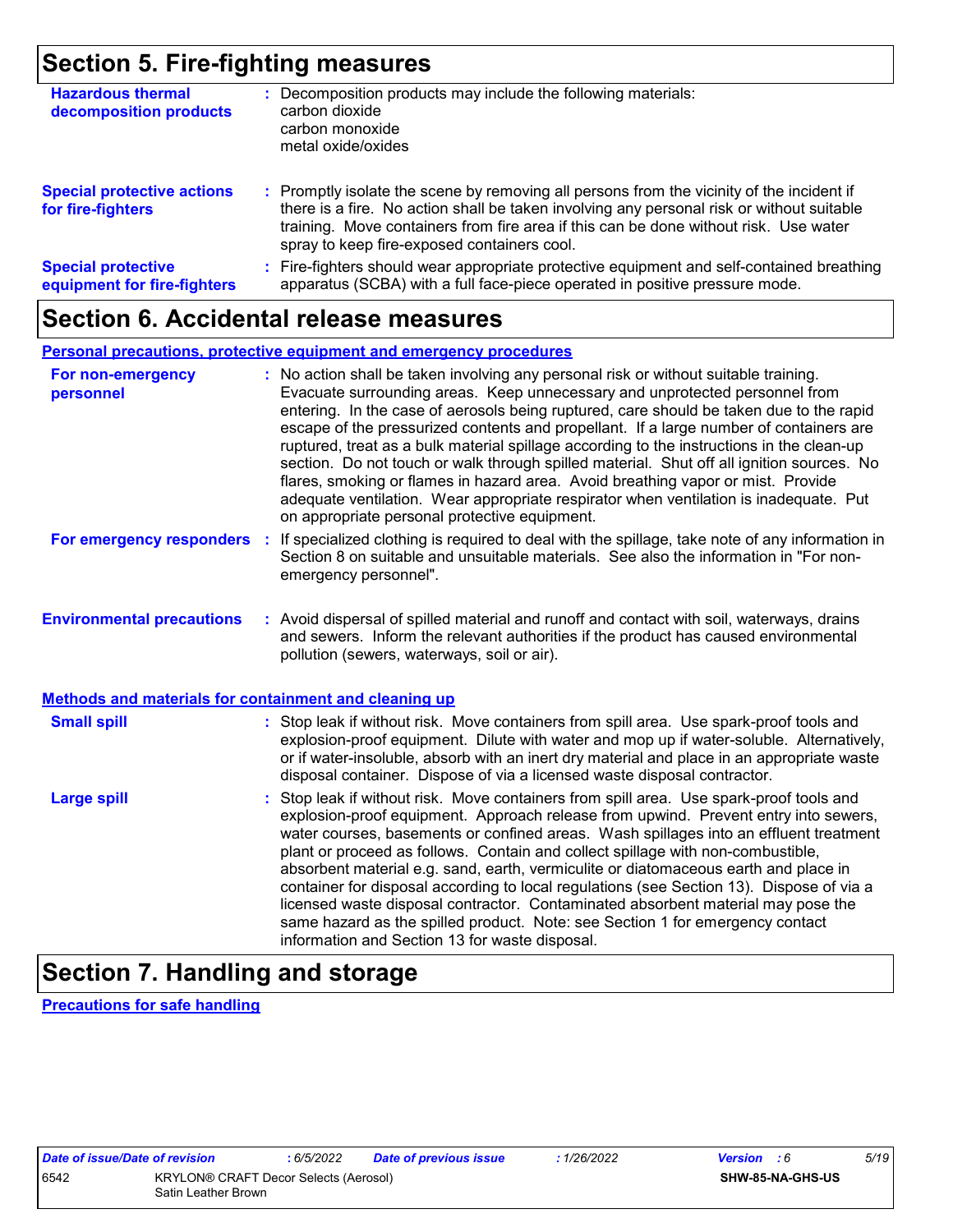# **Section 7. Handling and storage**

| <b>Protective measures</b>                                                       | : Put on appropriate personal protective equipment (see Section 8). Persons with a<br>history of skin sensitization problems should not be employed in any process in which<br>this product is used. Pressurized container: protect from sunlight and do not expose to<br>temperatures exceeding 50°C. Do not pierce or burn, even after use. Avoid exposure -<br>obtain special instructions before use. Avoid exposure during pregnancy. Do not<br>handle until all safety precautions have been read and understood. Do not get in eyes<br>or on skin or clothing. Do not breathe vapor or mist. Do not swallow. Avoid breathing<br>gas. Use only with adequate ventilation. Wear appropriate respirator when ventilation is<br>inadequate. Store and use away from heat, sparks, open flame or any other ignition<br>source. Use explosion-proof electrical (ventilating, lighting and material handling)<br>equipment. Use only non-sparking tools. Empty containers retain product residue and<br>can be hazardous. |
|----------------------------------------------------------------------------------|---------------------------------------------------------------------------------------------------------------------------------------------------------------------------------------------------------------------------------------------------------------------------------------------------------------------------------------------------------------------------------------------------------------------------------------------------------------------------------------------------------------------------------------------------------------------------------------------------------------------------------------------------------------------------------------------------------------------------------------------------------------------------------------------------------------------------------------------------------------------------------------------------------------------------------------------------------------------------------------------------------------------------|
| <b>Advice on general</b><br>occupational hygiene                                 | : Eating, drinking and smoking should be prohibited in areas where this material is<br>handled, stored and processed. Workers should wash hands and face before eating,<br>drinking and smoking. Remove contaminated clothing and protective equipment before<br>entering eating areas. See also Section 8 for additional information on hygiene<br>measures.                                                                                                                                                                                                                                                                                                                                                                                                                                                                                                                                                                                                                                                             |
| <b>Conditions for safe storage,</b><br>including any<br><b>incompatibilities</b> | : Store in accordance with local regulations. Store away from direct sunlight in a dry, cool<br>and well-ventilated area, away from incompatible materials (see Section 10) and food<br>and drink. Protect from sunlight. Store locked up. Eliminate all ignition sources. Use<br>appropriate containment to avoid environmental contamination. See Section 10 for<br>incompatible materials before handling or use.                                                                                                                                                                                                                                                                                                                                                                                                                                                                                                                                                                                                      |

# **Section 8. Exposure controls/personal protection**

#### **Control parameters**

**Occupational exposure limits (OSHA United States)**

| <b>Ingredient name</b>                                                                                               | CAS#                          | <b>Exposure limits</b>                                                                                                                                                                                                                                                                                      |
|----------------------------------------------------------------------------------------------------------------------|-------------------------------|-------------------------------------------------------------------------------------------------------------------------------------------------------------------------------------------------------------------------------------------------------------------------------------------------------------|
| Acetone                                                                                                              | 67-64-1                       | ACGIH TLV (United States, 1/2021).<br>TWA: 250 ppm 8 hours.<br>STEL: 500 ppm 15 minutes.<br>NIOSH REL (United States, 10/2020).<br>TWA: 250 ppm 10 hours.<br>TWA: 590 mg/m <sup>3</sup> 10 hours.<br>OSHA PEL (United States, 5/2018).<br>TWA: 1000 ppm 8 hours.<br>TWA: 2400 mg/m <sup>3</sup> 8 hours.    |
| Propane                                                                                                              | 74-98-6                       | NIOSH REL (United States, 10/2020).<br>TWA: 1000 ppm 10 hours.<br>TWA: 1800 mg/m <sup>3</sup> 10 hours.<br>OSHA PEL (United States, 5/2018).<br>TWA: 1000 ppm 8 hours.<br>TWA: 1800 mg/m <sup>3</sup> 8 hours.<br>ACGIH TLV (United States, 1/2021). Oxygen<br>Depletion [Asphyxiant]. Explosive potential. |
| <b>Butane</b>                                                                                                        | 106-97-8                      | NIOSH REL (United States, 10/2020).<br>TWA: 800 ppm 10 hours.<br>TWA: 1900 mg/m <sup>3</sup> 10 hours.<br>ACGIH TLV (United States, 1/2021).<br><b>Explosive potential.</b><br>STEL: 1000 ppm 15 minutes.                                                                                                   |
| n-Butyl Acetate                                                                                                      | 123-86-4                      | NIOSH REL (United States, 10/2020).<br>TWA: 150 ppm 10 hours.<br>TWA: 710 mg/m <sup>3</sup> 10 hours.<br>STEL: 200 ppm 15 minutes.                                                                                                                                                                          |
| Date of issue/Date of revision<br>: 6/5/2022<br>KRYLON® CRAFT Decor Selects (Aerosol)<br>6542<br>Satin Leather Brown | <b>Date of previous issue</b> | 6/19<br>: 1/26/2022<br><b>Version</b> : 6<br>SHW-85-NA-GHS-US                                                                                                                                                                                                                                               |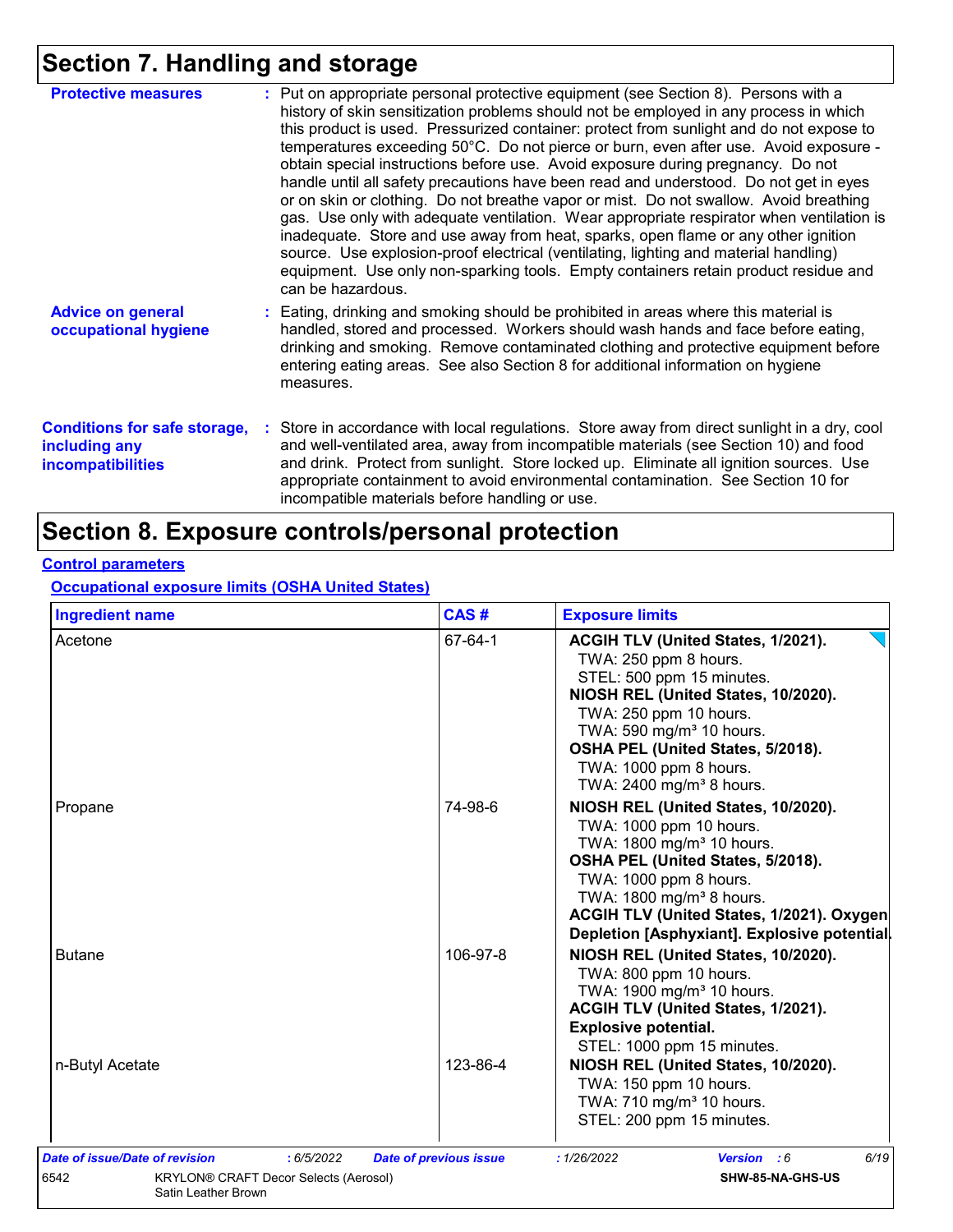|                                      |             | STEL: 950 mg/m <sup>3</sup> 15 minutes.<br>OSHA PEL (United States, 5/2018).<br>TWA: 150 ppm 8 hours.<br>TWA: 710 mg/m <sup>3</sup> 8 hours.<br>ACGIH TLV (United States, 1/2021).<br>STEL: 150 ppm 15 minutes.<br>TWA: 50 ppm 8 hours.                                                                                                                             |
|--------------------------------------|-------------|---------------------------------------------------------------------------------------------------------------------------------------------------------------------------------------------------------------------------------------------------------------------------------------------------------------------------------------------------------------------|
| 2-Propoxyethanol                     | 2807-30-9   | None.                                                                                                                                                                                                                                                                                                                                                               |
| Amorphous Precipitated Silica        | 112926-00-8 | NIOSH REL (United States, 10/2020).<br>TWA: 6 mg/m $3$ 10 hours.                                                                                                                                                                                                                                                                                                    |
| Zirconium 2-Ethylhexanoate           | 22464-99-9  | ACGIH TLV (United States, 1/2021).<br>TWA: 5 mg/m <sup>3</sup> , (as Zr) 8 hours.<br>STEL: 10 mg/m <sup>3</sup> , (as Zr) 15 minutes.<br>NIOSH REL (United States, 10/2020).<br>TWA: 5 mg/m <sup>3</sup> , (as Zr) 10 hours.<br>STEL: 10 mg/m <sup>3</sup> , (as Zr) 15 minutes.<br>OSHA PEL (United States, 5/2018).<br>TWA: $5 \text{ mg/m}^3$ , (as Zr) 8 hours. |
| Methyl Ethyl Ketoxime                | 96-29-7     | OARS WEEL (United States, 1/2021). Skin<br>sensitizer.<br>TWA: 10 ppm 8 hours.                                                                                                                                                                                                                                                                                      |
| Light Aromatic Hydrocarbons          | 64742-95-6  | None.                                                                                                                                                                                                                                                                                                                                                               |
| Cobalt 2-Ethylhexanoate              | 136-52-7    | ACGIH TLV (United States, 1/2021). Skin<br>sensitizer. Inhalation sensitizer.<br>TWA: 0.02 mg/m <sup>3</sup> , (as Co) 8 hours.                                                                                                                                                                                                                                     |
| Carbon Black                         | 1333-86-4   | ACGIH TLV (United States, 1/2021).<br>TWA: 3 mg/m <sup>3</sup> 8 hours. Form: Inhalable<br>fraction<br>NIOSH REL (United States, 10/2020).<br>TWA: 3.5 mg/m <sup>3</sup> 10 hours.<br>TWA: 0.1 mg of PAHs/cm <sup>3</sup> 10 hours.<br>OSHA PEL (United States, 5/2018).<br>TWA: $3.5 \text{ mg/m}^3$ 8 hours.                                                      |
| Hydrotreated Heavy Petroleum Naphtha | 64742-48-9  | None.                                                                                                                                                                                                                                                                                                                                                               |

#### **Occupational exposure limits (Canada)**

| <b>Ingredient name</b>         | CAS#                                        | <b>Exposure limits</b>                                                                                                                                                                                                                                                                                                                                                                                                                                                                                                                                                                                                                                                                                            |
|--------------------------------|---------------------------------------------|-------------------------------------------------------------------------------------------------------------------------------------------------------------------------------------------------------------------------------------------------------------------------------------------------------------------------------------------------------------------------------------------------------------------------------------------------------------------------------------------------------------------------------------------------------------------------------------------------------------------------------------------------------------------------------------------------------------------|
| acetone                        | 67-64-1                                     | CA Alberta Provincial (Canada, 6/2018).<br>8 hrs OEL: 1200 mg/m <sup>3</sup> 8 hours.<br>15 min OEL: 1800 mg/m <sup>3</sup> 15 minutes.<br>8 hrs OEL: 500 ppm 8 hours.<br>15 min OEL: 750 ppm 15 minutes.<br><b>CA British Columbia Provincial (Canada,</b><br>$6/2021$ ).<br>TWA: 250 ppm 8 hours.<br>STEL: 500 ppm 15 minutes.<br>CA Ontario Provincial (Canada, 6/2019).<br>TWA: 250 ppm 8 hours.<br>STEL: 500 ppm 15 minutes.<br>CA Quebec Provincial (Canada, 6/2021).<br>TWAEV: 500 ppm 8 hours.<br>TWAEV: 1190 mg/m <sup>3</sup> 8 hours.<br>STEV: 1000 ppm 15 minutes.<br>STEV: 2380 mg/m <sup>3</sup> 15 minutes.<br><b>CA Saskatchewan Provincial (Canada,</b><br>7/2013).<br>STEL: 750 ppm 15 minutes. |
| Date of issue/Date of revision | : 6/5/2022<br><b>Date of previous issue</b> | 7/19<br>: 1/26/2022<br>Version : 6                                                                                                                                                                                                                                                                                                                                                                                                                                                                                                                                                                                                                                                                                |
| 6542<br>Satin Leather Brown    | KRYLON® CRAFT Decor Selects (Aerosol)       | SHW-85-NA-GHS-US                                                                                                                                                                                                                                                                                                                                                                                                                                                                                                                                                                                                                                                                                                  |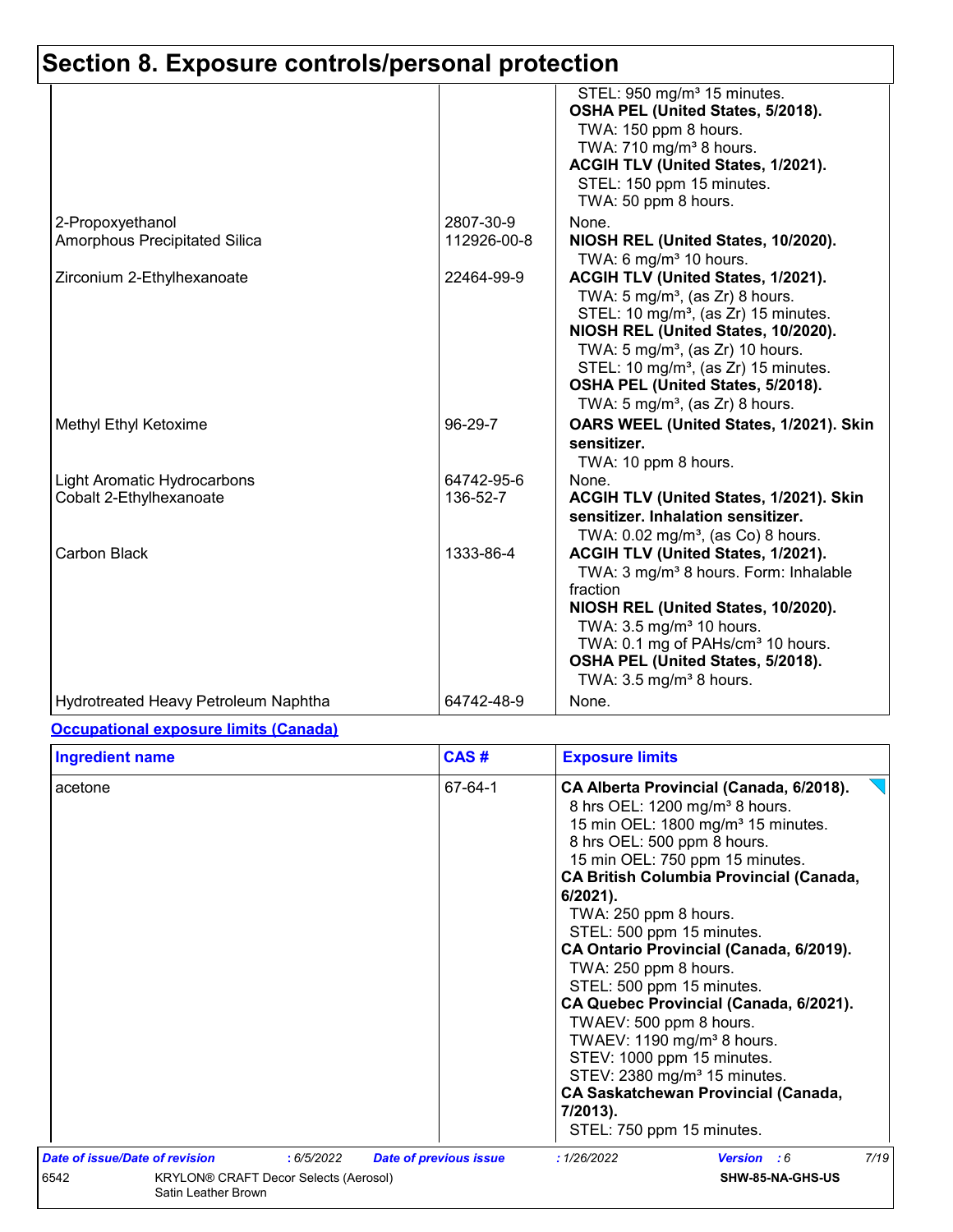|                  |            | TWA: 500 ppm 8 hours.                                                                                                                                                                                                                                                                                                                                                                                                                                                                                                                                                                                                                       |
|------------------|------------|---------------------------------------------------------------------------------------------------------------------------------------------------------------------------------------------------------------------------------------------------------------------------------------------------------------------------------------------------------------------------------------------------------------------------------------------------------------------------------------------------------------------------------------------------------------------------------------------------------------------------------------------|
| Normal propane   | 74-98-6    | CA Alberta Provincial (Canada, 6/2018).<br>8 hrs OEL: 1000 ppm 8 hours.<br>CA Quebec Provincial (Canada, 6/2021).<br>TWAEV: 1000 ppm 8 hours.<br>TWAEV: 1800 mg/m <sup>3</sup> 8 hours.<br><b>CA Saskatchewan Provincial (Canada,</b><br>7/2013).<br>STEL: 1250 ppm 15 minutes.<br>TWA: 1000 ppm 8 hours.<br><b>CA British Columbia Provincial (Canada,</b><br>6/2021). Oxygen Depletion [Asphyxiant].<br><b>Explosive potential.</b><br>CA Ontario Provincial (Canada, 6/2019).                                                                                                                                                            |
|                  |            | <b>Oxygen Depletion [Asphyxiant]. Explosive</b><br>potential.                                                                                                                                                                                                                                                                                                                                                                                                                                                                                                                                                                               |
| <b>Butane</b>    | 106-97-8   | CA Alberta Provincial (Canada, 6/2018).<br>8 hrs OEL: 1000 ppm 8 hours.<br>CA Quebec Provincial (Canada, 6/2021).<br>TWAEV: 800 ppm 8 hours.<br>TWAEV: 1900 mg/m <sup>3</sup> 8 hours.<br><b>CA Saskatchewan Provincial (Canada,</b><br>7/2013).<br>STEL: 1250 ppm 15 minutes.<br>TWA: 1000 ppm 8 hours.<br><b>CA British Columbia Provincial (Canada,</b><br>6/2021). Explosive potential.<br>STEL: 1000 ppm 15 minutes.<br>CA Ontario Provincial (Canada, 6/2019).<br><b>Explosive potential.</b><br>STEL: 1000 ppm 15 minutes.                                                                                                           |
| n-butyl acetate  | 123-86-4   | CA Alberta Provincial (Canada, 6/2018).<br>15 min OEL: 200 ppm 15 minutes.<br>15 min OEL: 950 mg/m <sup>3</sup> 15 minutes.<br>8 hrs OEL: 150 ppm 8 hours.<br>8 hrs OEL: 713 mg/m <sup>3</sup> 8 hours.<br><b>CA Saskatchewan Provincial (Canada,</b><br>7/2013).<br>STEL: 200 ppm 15 minutes.<br>TWA: 150 ppm 8 hours.<br>CA Ontario Provincial (Canada, 6/2019).<br>STEL: 150 ppm 15 minutes.<br>TWA: 50 ppm 8 hours.<br><b>CA British Columbia Provincial (Canada,</b><br>6/2021).<br>STEL: 150 ppm 15 minutes.<br>TWA: 50 ppm 8 hours.<br>CA Quebec Provincial (Canada, 6/2021).<br>STEV: 150 ppm 15 minutes.<br>TWAEV: 50 ppm 8 hours. |
| 2-Propoxyethanol | 2807-30-9  | CA Ontario Provincial (Canada, 6/2019).<br>Absorbed through skin.<br>TWA: 110 mg/m <sup>3</sup> 8 hours.                                                                                                                                                                                                                                                                                                                                                                                                                                                                                                                                    |
|                  | 22464-99-9 | TWA: 25 ppm 8 hours.<br>CA Alberta Provincial (Canada, 6/2018).                                                                                                                                                                                                                                                                                                                                                                                                                                                                                                                                                                             |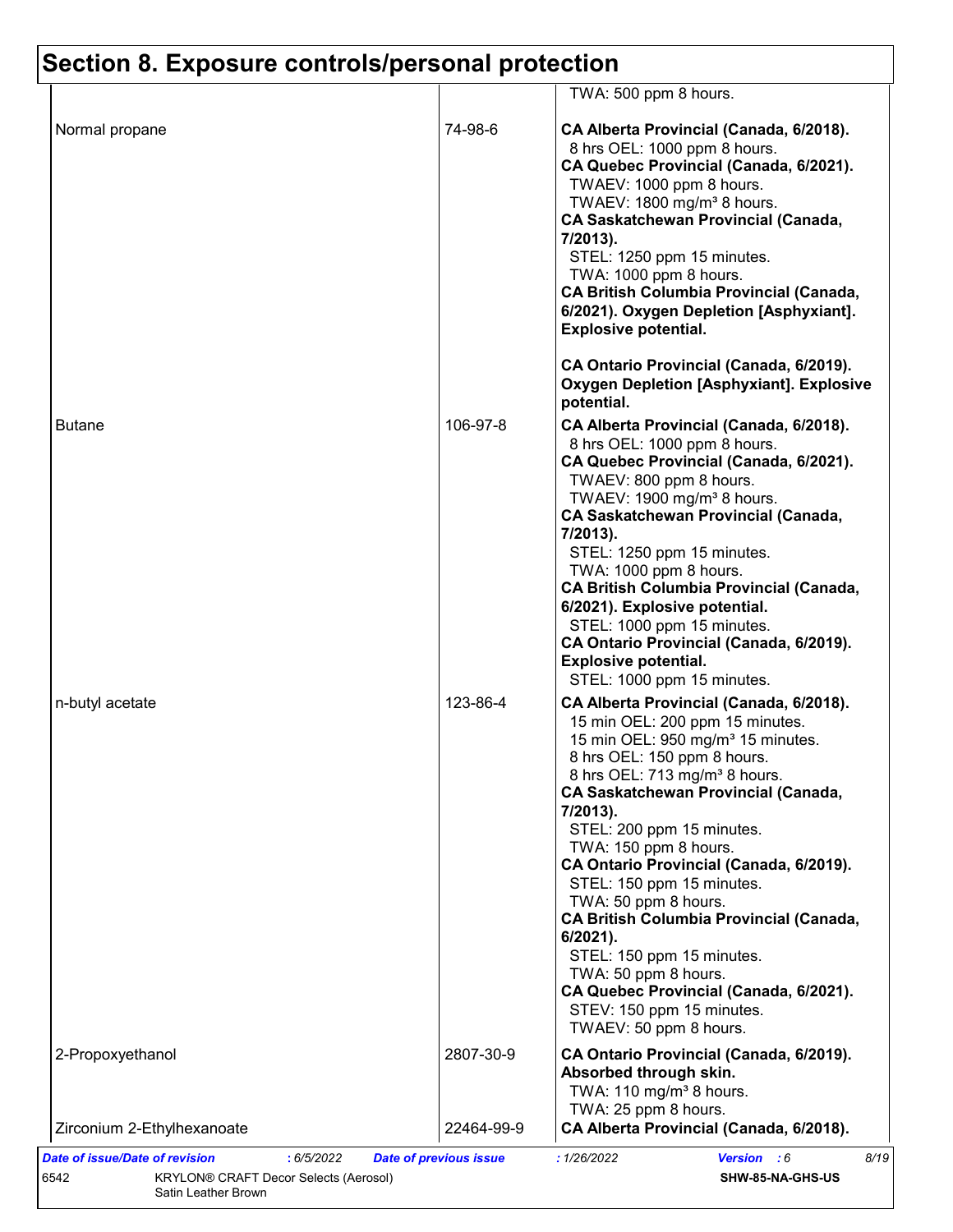|                         |           | 8 hrs OEL: 5 mg/m <sup>3</sup> , (as Zr) 8 hours.<br>15 min OEL: 10 mg/m <sup>3</sup> , (as Zr) 15 minutes.<br>CA British Columbia Provincial (Canada,<br>6/2021).<br>TWA: $5 \text{ mg/m}^3$ , (as Zr) 8 hours.<br>STEL: 10 mg/m <sup>3</sup> , (as Zr) 15 minutes.<br>CA Quebec Provincial (Canada, 6/2021).<br>TWAEV: 5 mg/m <sup>3</sup> , (as $Zr$ ) 8 hours.<br>STEV: 10 mg/m <sup>3</sup> , (as Zr) 15 minutes.<br>CA Ontario Provincial (Canada, 6/2019).<br>STEL: 10 mg/m <sup>3</sup> , (as Zr) 15 minutes.<br>TWA: $5 \text{ mg/m}^3$ , (as Zr) 8 hours.       |
|-------------------------|-----------|---------------------------------------------------------------------------------------------------------------------------------------------------------------------------------------------------------------------------------------------------------------------------------------------------------------------------------------------------------------------------------------------------------------------------------------------------------------------------------------------------------------------------------------------------------------------------|
| Methyl Ethyl Ketoxime   | 96-29-7   | OARS WEEL (United States, 1/2021). Skin<br>sensitizer.<br>TWA: 10 ppm 8 hours.                                                                                                                                                                                                                                                                                                                                                                                                                                                                                            |
| Cobalt 2-Ethylhexanoate | 136-52-7  | <b>CA British Columbia Provincial (Canada,</b><br>6/2021). Skin sensitizer. Inhalation<br>sensitizer.<br>TWA: 0.02 mg/m <sup>3</sup> , (as Co, Total) 8 hours.<br>CA Quebec Provincial (Canada, 6/2021).<br>Skin sensitizer.<br>TWAEV: $0.02$ mg/m <sup>3</sup> , (as Co) 8 hours.<br>CA Ontario Provincial (Canada, 6/2019).<br>TWA: 0.02 mg/m <sup>3</sup> , (as Co) 8 hours.<br>CA Saskatchewan Provincial (Canada,<br>7/2013).<br>STEL: 0.06 mg/m <sup>3</sup> , (measured as Co) 15<br>minutes.<br>TWA: $0.02$ mg/m <sup>3</sup> , (measured as Co) 8<br>hours.      |
| Carbon black            | 1333-86-4 | <b>CA British Columbia Provincial (Canada,</b><br>6/2021).<br>TWA: 3 mg/m <sup>3</sup> 8 hours. Form: Inhalable<br>CA Ontario Provincial (Canada, 6/2019).<br>TWA: 3 mg/m <sup>3</sup> 8 hours. Form: Inhalable<br>particulate matter.<br>CA Quebec Provincial (Canada, 6/2021).<br>TWAEV: 3 mg/m <sup>3</sup> 8 hours. Form: inhalable<br>dust<br>CA Alberta Provincial (Canada, 6/2018).<br>8 hrs OEL: 3.5 mg/m <sup>3</sup> 8 hours.<br>CA Saskatchewan Provincial (Canada,<br>7/2013).<br>STEL: 7 mg/m <sup>3</sup> 15 minutes.<br>TWA: $3.5 \text{ mg/m}^3$ 8 hours. |

#### **Occupational exposure limits (Mexico)**

|                                |                                              | CAS#                          | <b>Exposure limits</b>                             |                                     |      |
|--------------------------------|----------------------------------------------|-------------------------------|----------------------------------------------------|-------------------------------------|------|
| Acetone                        |                                              | 67-64-1                       | TWA: 500 ppm 8 hours.<br>STEL: 750 ppm 15 minutes. | NOM-010-STPS-2014 (Mexico, 4/2016). |      |
| Propane                        |                                              | 74-98-6                       | TWA: 1000 ppm 8 hours.                             | NOM-010-STPS-2014 (Mexico, 4/2016). |      |
| <b>Butane</b>                  |                                              | 106-97-8                      | TWA: 1000 ppm 8 hours.                             | NOM-010-STPS-2014 (Mexico, 4/2016). |      |
| n-Butyl Acetate                |                                              | 123-86-4                      |                                                    | NOM-010-STPS-2014 (Mexico, 4/2016). |      |
| Date of issue/Date of revision | :6/5/2022                                    | <b>Date of previous issue</b> | : 1/26/2022                                        | <b>Version</b> : 6                  | 9/19 |
| 6542<br>Satin Leather Brown    | <b>KRYLON® CRAFT Decor Selects (Aerosol)</b> |                               |                                                    | SHW-85-NA-GHS-US                    |      |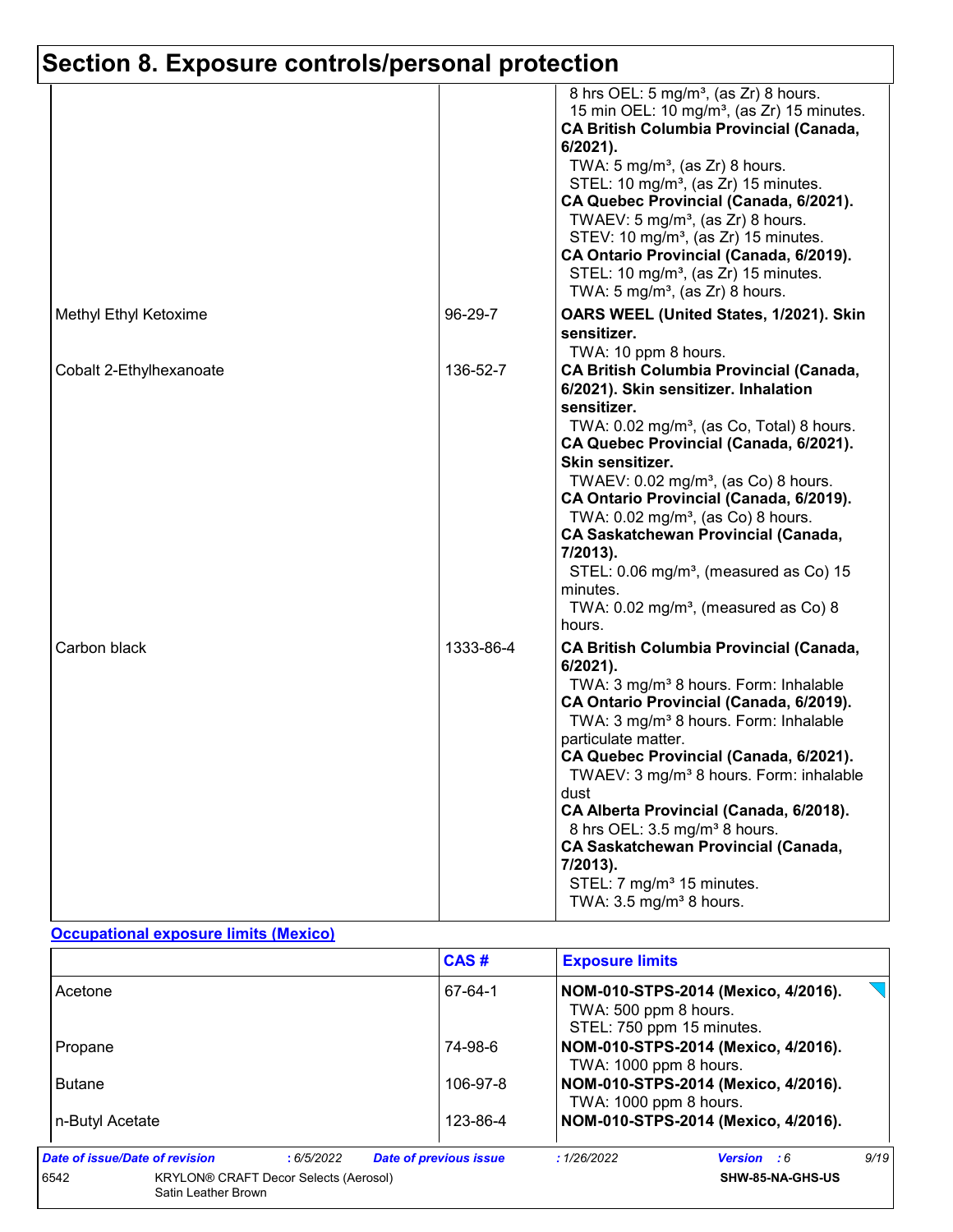| Section 8. Exposure controls/personal protection |                                                                                                                                                                                                                                                                                                                                                                                                                              |            |                                                                                                                                                                                                                                                                                                                                                                                                                                                                                                                                                                                                                        |  |
|--------------------------------------------------|------------------------------------------------------------------------------------------------------------------------------------------------------------------------------------------------------------------------------------------------------------------------------------------------------------------------------------------------------------------------------------------------------------------------------|------------|------------------------------------------------------------------------------------------------------------------------------------------------------------------------------------------------------------------------------------------------------------------------------------------------------------------------------------------------------------------------------------------------------------------------------------------------------------------------------------------------------------------------------------------------------------------------------------------------------------------------|--|
| Zirconium 2-Ethylhexanoate                       |                                                                                                                                                                                                                                                                                                                                                                                                                              | 22464-99-9 | TWA: 150 ppm 8 hours.<br>STEL: 200 ppm 15 minutes.<br>NOM-010-STPS-2014 (Mexico, 4/2016).                                                                                                                                                                                                                                                                                                                                                                                                                                                                                                                              |  |
| Cobalt 2-Ethylhexanoate                          |                                                                                                                                                                                                                                                                                                                                                                                                                              | 136-52-7   | TWA: $5 \text{ mg/m}^3$ , (as Zr) 8 hours.<br>STEL: 10 mg/m <sup>3</sup> , (as Zr) 15 minutes.<br>NOM-010-STPS-2014 (Mexico, 4/2016).<br>TWA: 0.02 mg/m <sup>3</sup> , (as Co) 8 hours.                                                                                                                                                                                                                                                                                                                                                                                                                                |  |
|                                                  |                                                                                                                                                                                                                                                                                                                                                                                                                              |            |                                                                                                                                                                                                                                                                                                                                                                                                                                                                                                                                                                                                                        |  |
| <b>Appropriate engineering</b><br>controls       | ventilation equipment.                                                                                                                                                                                                                                                                                                                                                                                                       |            | : Use only with adequate ventilation. Use process enclosures, local exhaust ventilation or<br>other engineering controls to keep worker exposure to airborne contaminants below any<br>recommended or statutory limits. The engineering controls also need to keep gas,<br>vapor or dust concentrations below any lower explosive limits. Use explosion-proof                                                                                                                                                                                                                                                          |  |
| <b>Environmental exposure</b><br>controls        | Emissions from ventilation or work process equipment should be checked to ensure<br>they comply with the requirements of environmental protection legislation. In some<br>cases, fume scrubbers, filters or engineering modifications to the process equipment<br>will be necessary to reduce emissions to acceptable levels.                                                                                                |            |                                                                                                                                                                                                                                                                                                                                                                                                                                                                                                                                                                                                                        |  |
| <b>Individual protection measures</b>            |                                                                                                                                                                                                                                                                                                                                                                                                                              |            |                                                                                                                                                                                                                                                                                                                                                                                                                                                                                                                                                                                                                        |  |
| <b>Hygiene measures</b>                          | showers are close to the workstation location.                                                                                                                                                                                                                                                                                                                                                                               |            | : Wash hands, forearms and face thoroughly after handling chemical products, before<br>eating, smoking and using the lavatory and at the end of the working period.<br>Appropriate techniques should be used to remove potentially contaminated clothing.<br>Contaminated work clothing should not be allowed out of the workplace. Wash<br>contaminated clothing before reusing. Ensure that eyewash stations and safety                                                                                                                                                                                              |  |
| <b>Eye/face protection</b>                       |                                                                                                                                                                                                                                                                                                                                                                                                                              |            | Safety eyewear complying with an approved standard should be used when a risk<br>assessment indicates this is necessary to avoid exposure to liquid splashes, mists,<br>gases or dusts. If contact is possible, the following protection should be worn, unless<br>the assessment indicates a higher degree of protection: chemical splash goggles.                                                                                                                                                                                                                                                                    |  |
| <b>Skin protection</b>                           |                                                                                                                                                                                                                                                                                                                                                                                                                              |            |                                                                                                                                                                                                                                                                                                                                                                                                                                                                                                                                                                                                                        |  |
| <b>Hand protection</b>                           |                                                                                                                                                                                                                                                                                                                                                                                                                              |            | : Chemical-resistant, impervious gloves complying with an approved standard should be<br>worn at all times when handling chemical products if a risk assessment indicates this is<br>necessary. Considering the parameters specified by the glove manufacturer, check<br>during use that the gloves are still retaining their protective properties. It should be<br>noted that the time to breakthrough for any glove material may be different for different<br>glove manufacturers. In the case of mixtures, consisting of several substances, the<br>protection time of the gloves cannot be accurately estimated. |  |
| <b>Body protection</b>                           | Personal protective equipment for the body should be selected based on the task being<br>performed and the risks involved and should be approved by a specialist before<br>handling this product. When there is a risk of ignition from static electricity, wear anti-<br>static protective clothing. For the greatest protection from static discharges, clothing<br>should include anti-static overalls, boots and gloves. |            |                                                                                                                                                                                                                                                                                                                                                                                                                                                                                                                                                                                                                        |  |
| <b>Other skin protection</b>                     | specialist before handling this product.                                                                                                                                                                                                                                                                                                                                                                                     |            | Appropriate footwear and any additional skin protection measures should be selected<br>based on the task being performed and the risks involved and should be approved by a                                                                                                                                                                                                                                                                                                                                                                                                                                            |  |
| <b>Respiratory protection</b>                    | aspects of use.                                                                                                                                                                                                                                                                                                                                                                                                              |            | Based on the hazard and potential for exposure, select a respirator that meets the<br>appropriate standard or certification. Respirators must be used according to a<br>respiratory protection program to ensure proper fitting, training, and other important                                                                                                                                                                                                                                                                                                                                                         |  |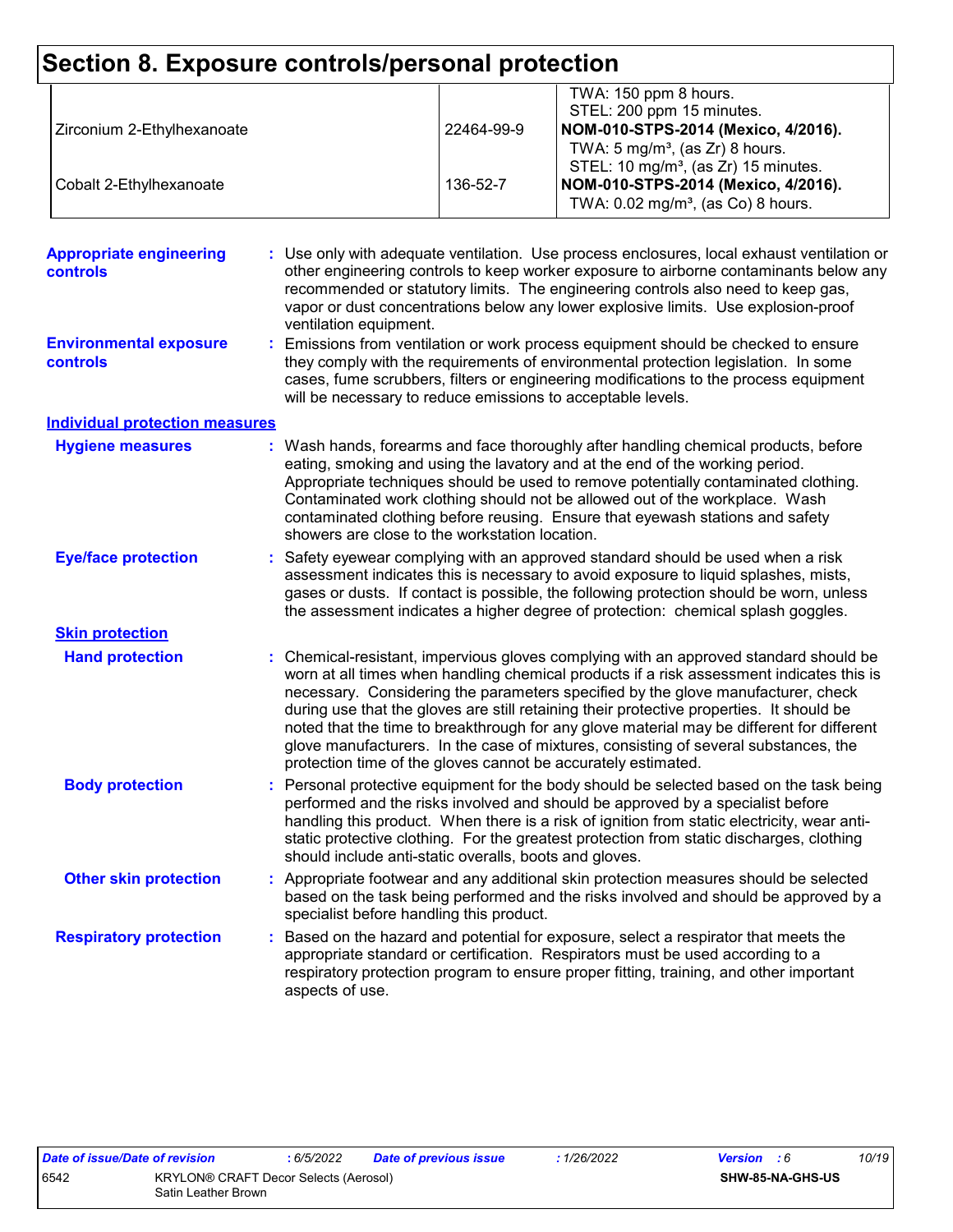# **Section 9. Physical and chemical properties**

The conditions of measurement of all properties are at standard temperature and pressure unless otherwise indicated.

| <b>Appearance</b>                                                 |                                                                |
|-------------------------------------------------------------------|----------------------------------------------------------------|
| <b>Physical state</b>                                             | $:$ Liquid.                                                    |
| <b>Color</b>                                                      | Not available.                                                 |
| Odor                                                              | : Not available.                                               |
| <b>Odor threshold</b>                                             | Not available.                                                 |
| pH                                                                | Not applicable.                                                |
| <b>Melting point/freezing point</b>                               | Not available.                                                 |
| <b>Boiling point, initial boiling</b><br>point, and boiling range | : Not available.                                               |
| <b>Flash point</b>                                                | : Closed cup: -29°C (-20.2°F) [Pensky-Martens Closed Cup]      |
| <b>Evaporation rate</b>                                           | $: 5.6$ (butyl acetate = 1)                                    |
| <b>Flammability</b>                                               | Not available.                                                 |
| Lower and upper explosion<br>limit/flammability limit             | : Lower: 1.26%<br>Upper: 15.8%                                 |
| <b>Vapor pressure</b>                                             | : $101.3$ kPa (760 mm Hg)                                      |
| <b>Relative vapor density</b>                                     | : $1.55$ [Air = 1]                                             |
| <b>Relative density</b>                                           | : 0.75                                                         |
| <b>Solubility</b>                                                 | : Not available.                                               |
| <b>Partition coefficient: n-</b><br>octanol/water                 | : Not applicable.                                              |
| <b>Auto-ignition temperature</b>                                  | : Not available.                                               |
| <b>Decomposition temperature</b>                                  | Not available.                                                 |
| <b>Viscosity</b>                                                  | Kinematic (40°C (104°F)): <20.5 mm <sup>2</sup> /s (<20.5 cSt) |
| <b>Molecular weight</b>                                           | Not applicable.                                                |
| <b>Aerosol product</b>                                            |                                                                |
| <b>Type of aerosol</b>                                            | : Spray                                                        |
| <b>Heat of combustion</b>                                         | : $27.255$ kJ/g                                                |

# **Section 10. Stability and reactivity**

| <b>Reactivity</b>                                   | : No specific test data related to reactivity available for this product or its ingredients.              |
|-----------------------------------------------------|-----------------------------------------------------------------------------------------------------------|
| <b>Chemical stability</b>                           | : The product is stable.                                                                                  |
| <b>Possibility of hazardous</b><br><b>reactions</b> | : Under normal conditions of storage and use, hazardous reactions will not occur.                         |
| <b>Conditions to avoid</b>                          | : Avoid all possible sources of ignition (spark or flame).                                                |
| <b>Incompatible materials</b>                       | : No specific data.                                                                                       |
| <b>Hazardous decomposition</b><br>products          | : Under normal conditions of storage and use, hazardous decomposition products should<br>not be produced. |

| Date of issue/Date of revision |                                                              | : 6/5/2022 | <b>Date of previous issue</b> | : 1/26/2022      | <b>Version</b> : 6 | 11/19 |
|--------------------------------|--------------------------------------------------------------|------------|-------------------------------|------------------|--------------------|-------|
| 6542                           | KRYLON® CRAFT Decor Selects (Aerosol)<br>Satin Leather Brown |            |                               | SHW-85-NA-GHS-US |                    |       |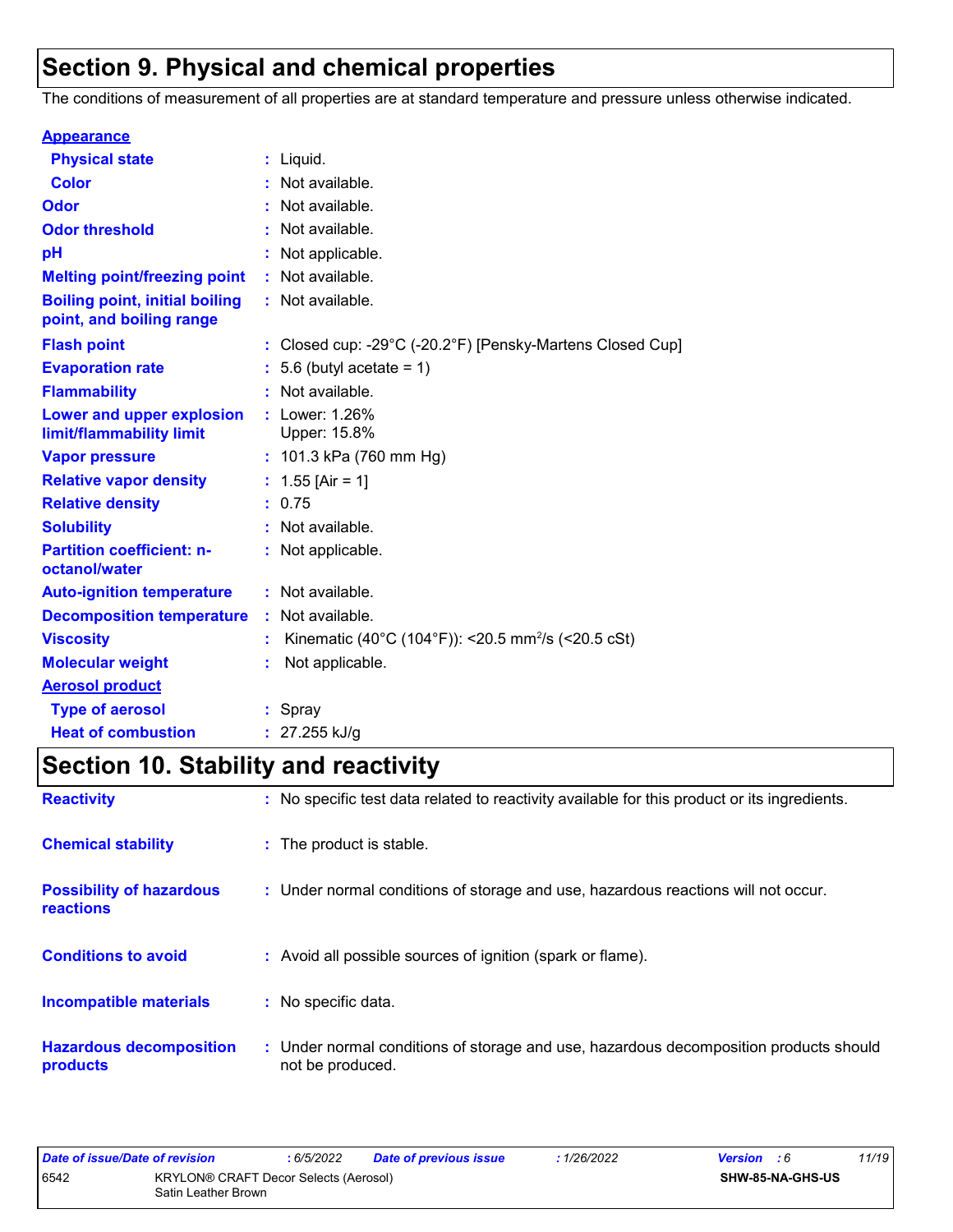#### **Information on toxicological effects**

#### **Acute toxicity**

| <b>Product/ingredient name</b> | <b>Result</b>                | <b>Species</b> | <b>Dose</b>              | <b>Exposure</b> |
|--------------------------------|------------------------------|----------------|--------------------------|-----------------|
| Acetone                        | LD50 Oral                    | Rat            | 5800 mg/kg               |                 |
| <b>Butane</b>                  | <b>LC50 Inhalation Vapor</b> | Rat            | 658000 mg/m <sup>3</sup> | 4 hours         |
| n-Butyl Acetate                | LD50 Dermal                  | Rabbit         | >17600 mg/kg             |                 |
|                                | LD50 Oral                    | Rat            | 10768 mg/kg              |                 |
| 2-Propoxyethanol               | LD50 Oral                    | Rat            | 3089 mg/kg               |                 |
| Zirconium 2-Ethylhexanoate     | ILD50 Dermal                 | Rabbit         | $>5$ g/kg                |                 |
|                                | LD50 Oral                    | Rat            | $>5$ g/kg                |                 |
| Methyl Ethyl Ketoxime          | LD50 Oral                    | Rat            | 930 mg/kg                |                 |
| Light Aromatic Hydrocarbons    | ILD50 Oral                   | Rat            | 8400 mg/kg               |                 |
| Cobalt 2-Ethylhexanoate        | LD50 Dermal                  | Rabbit         | $>5$ g/kg                |                 |
|                                | LD50 Oral                    | Rat            | $1.22$ g/kg              |                 |
| Carbon Black                   | LD50 Oral                    | Rat            | >15400 mg/kg             |                 |
| <b>Hydrotreated Heavy</b>      | <b>LC50 Inhalation Vapor</b> | Rat            | 8500 mg/m <sup>3</sup>   | 4 hours         |
| Petroleum Naphtha              | LD50 Oral                    | Rat            | $>6$ g/kg                |                 |

#### **Irritation/Corrosion**

| <b>Product/ingredient name</b> | <b>Result</b>            | <b>Species</b> | <b>Score</b> | <b>Exposure</b>  | <b>Observation</b> |
|--------------------------------|--------------------------|----------------|--------------|------------------|--------------------|
| Acetone                        | Eyes - Mild irritant     | Human          |              | 186300 ppm       |                    |
|                                | Eyes - Mild irritant     | Rabbit         |              | $10$ uL          |                    |
|                                | Eyes - Moderate irritant | Rabbit         |              | 24 hours 20      | $\blacksquare$     |
|                                |                          |                |              | mg               |                    |
|                                | Eyes - Severe irritant   | Rabbit         |              | $20 \, mg$       |                    |
|                                | Skin - Mild irritant     | Rabbit         |              | 24 hours 500     |                    |
|                                |                          |                |              | mg               |                    |
|                                | Skin - Mild irritant     | Rabbit         |              | 395 mg           |                    |
| n-Butyl Acetate                | Eyes - Moderate irritant | Rabbit         |              | $100 \text{ mg}$ |                    |
|                                | Skin - Moderate irritant | l Rabbit       |              | 24 hours 500     |                    |
|                                |                          |                |              | mg               |                    |
| 2-Propoxyethanol               | Eyes - Severe irritant   | Rabbit         |              | 24 hours 750     |                    |
|                                |                          |                |              | ug               |                    |
|                                | Eyes - Severe irritant   | Rabbit         |              | $100 \text{ mg}$ |                    |
|                                | Skin - Mild irritant     | Guinea pig     |              | $500 \text{ mg}$ |                    |
|                                | Skin - Mild irritant     | Rabbit         |              | 24 hours 500     |                    |
|                                |                          |                |              | mg               |                    |
| Methyl Ethyl Ketoxime          | Eyes - Severe irritant   | Rabbit         |              | 100 uL           |                    |
| Light Aromatic Hydrocarbons    | Eyes - Mild irritant     | Rabbit         |              | 24 hours 100     |                    |
|                                |                          |                |              | uL               |                    |

#### **Sensitization**

Not available.

#### **Mutagenicity**

Not available.

#### **Carcinogenicity**

Not available.

#### **Classification**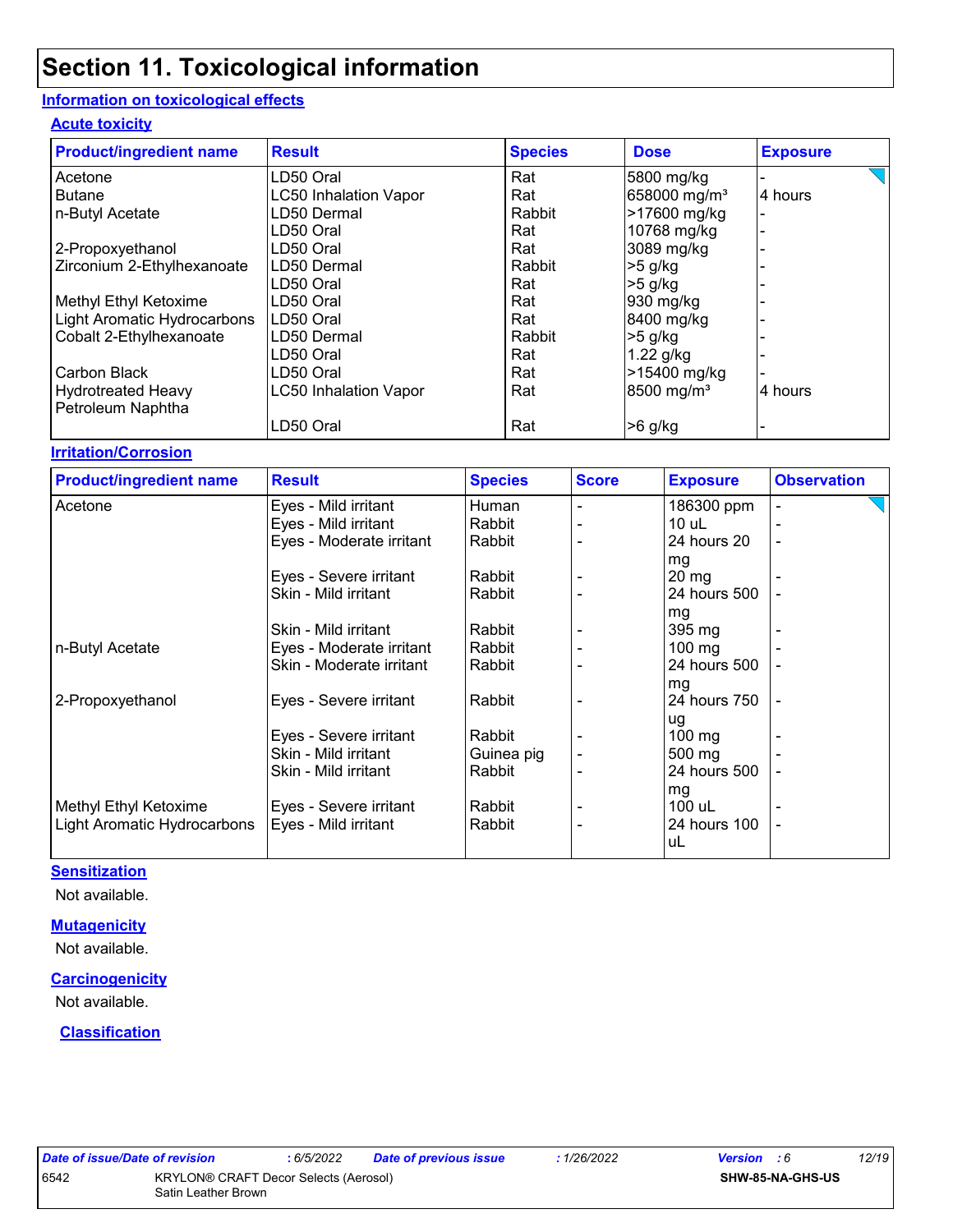| <b>Product/ingredient name</b>          | <b>OSHA</b> | <b>IARC</b> | <b>NTP</b>                                       |  |
|-----------------------------------------|-------------|-------------|--------------------------------------------------|--|
| Amorphous Precipitated<br>Silica        |             |             |                                                  |  |
| Cobalt 2-Ethylhexanoate<br>Carbon Black |             | 2B<br>2B    | Reasonably anticipated to be a human carcinogen. |  |

#### **Reproductive toxicity**

Not available.

#### **Teratogenicity**

Not available.

#### **Specific target organ toxicity (single exposure)**

| <b>Name</b>                          | <b>Category</b> | <b>Route of</b><br>exposure | <b>Target organs</b>            |
|--------------------------------------|-----------------|-----------------------------|---------------------------------|
| Acetone                              | Category 3      |                             | Respiratory tract<br>irritation |
|                                      | Category 3      |                             | Narcotic effects                |
| Propane                              | Category 3      |                             | Respiratory tract<br>irritation |
|                                      | Category 3      |                             | Narcotic effects                |
| <b>Butane</b>                        | Category 3      |                             | Respiratory tract<br>irritation |
|                                      | Category 3      |                             | Narcotic effects                |
| n-Butyl Acetate                      | Category 3      |                             | Narcotic effects                |
| 2-Propoxyethanol                     | Category 3      |                             | Respiratory tract<br>irritation |
|                                      | Category 3      |                             | Narcotic effects                |
| Methyl Ethyl Ketoxime                | Category 1      |                             | upper respiratory<br>tract      |
|                                      | Category 3      |                             | Narcotic effects                |
| Light Aromatic Hydrocarbons          | Category 3      |                             | Respiratory tract<br>irritation |
|                                      | Category 3      |                             | Narcotic effects                |
| Hydrotreated Heavy Petroleum Naphtha | Category 3      |                             | Respiratory tract<br>irritation |
|                                      | Category 3      |                             | Narcotic effects                |

#### **Specific target organ toxicity (repeated exposure)**

| <b>Name</b>                          | <b>Category</b> | <b>Route of</b><br>exposure | <b>Target organs</b> |
|--------------------------------------|-----------------|-----------------------------|----------------------|
| Acetone                              | Category 2      |                             |                      |
| Propane                              | Category 2      |                             |                      |
| l Butane                             | Category 2      |                             |                      |
| 2-Propoxyethanol                     | Category 2      |                             |                      |
| Methyl Ethyl Ketoxime                | Category 2      |                             | blood system         |
| Light Aromatic Hydrocarbons          | Category 2      |                             |                      |
| Hydrotreated Heavy Petroleum Naphtha | Category 2      |                             |                      |

#### **Aspiration hazard**

| <b>Name</b>                          | Result                                |
|--------------------------------------|---------------------------------------|
| Propane                              | <b>ASPIRATION HAZARD - Category 1</b> |
| Butane                               | <b>ASPIRATION HAZARD - Category 1</b> |
| Light Aromatic Hydrocarbons          | <b>ASPIRATION HAZARD - Category 1</b> |
| Hydrotreated Heavy Petroleum Naphtha | <b>ASPIRATION HAZARD - Category 1</b> |

*Date of issue/Date of revision* **:** *6/5/2022 Date of previous issue : 1/26/2022 Version : 6 13/19* 6542 KRYLON® CRAFT Decor Selects (Aerosol) Satin Leather Brown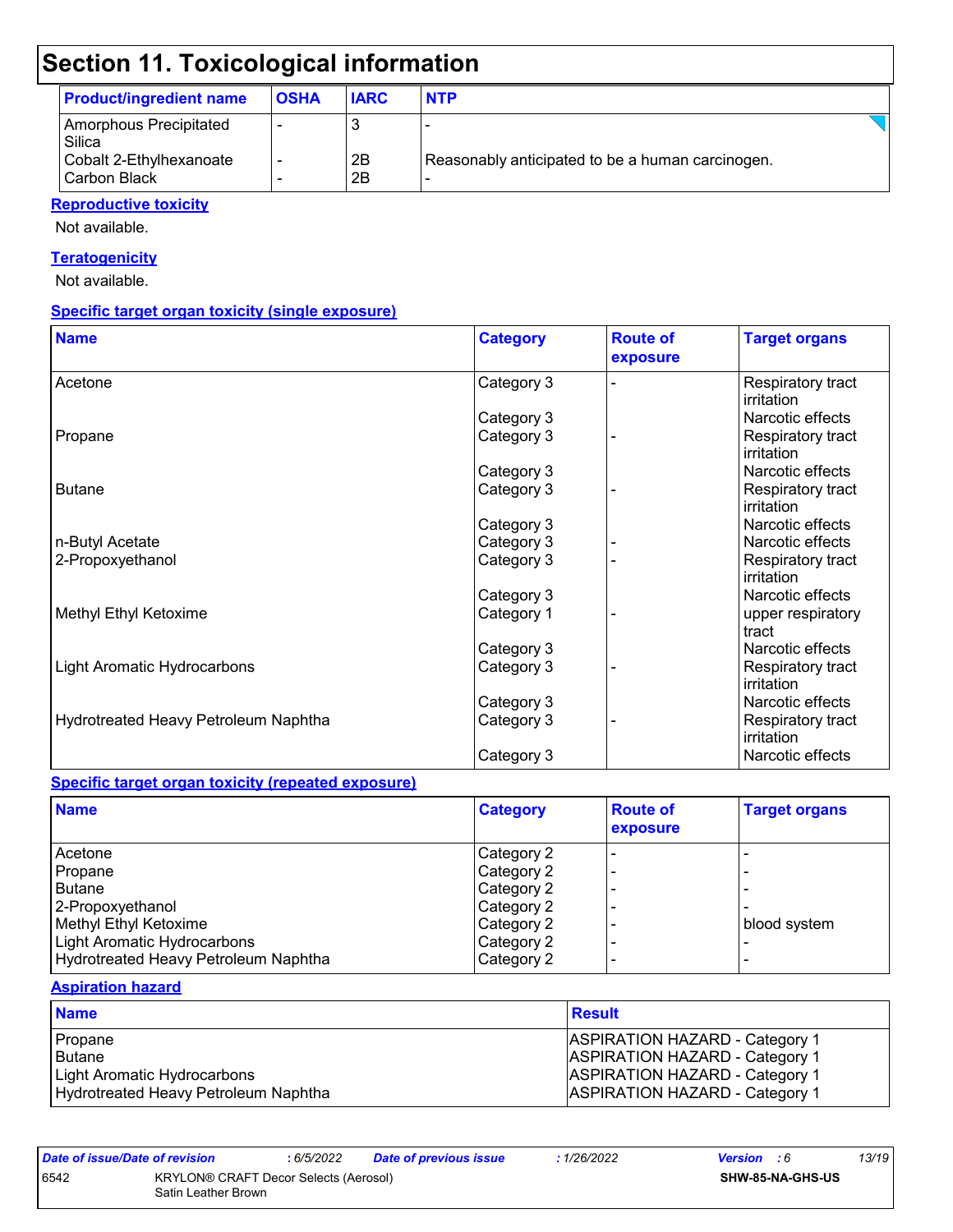| <b>Information on the likely</b><br>routes of exposure | : Not available.                                                                                                                                                                                                                                                      |
|--------------------------------------------------------|-----------------------------------------------------------------------------------------------------------------------------------------------------------------------------------------------------------------------------------------------------------------------|
| <b>Potential acute health effects</b>                  |                                                                                                                                                                                                                                                                       |
| <b>Eye contact</b>                                     | : Causes serious eye irritation.                                                                                                                                                                                                                                      |
| <b>Inhalation</b>                                      | Can cause central nervous system (CNS) depression. May cause drowsiness or<br>dizziness. May cause respiratory irritation.                                                                                                                                            |
| <b>Skin contact</b>                                    | : May cause an allergic skin reaction.                                                                                                                                                                                                                                |
| <b>Ingestion</b>                                       | Can cause central nervous system (CNS) depression. May be fatal if swallowed and<br>enters airways.                                                                                                                                                                   |
|                                                        | <b>Symptoms related to the physical, chemical and toxicological characteristics</b>                                                                                                                                                                                   |
| <b>Eye contact</b>                                     | : Adverse symptoms may include the following:<br>pain or irritation<br>watering<br>redness                                                                                                                                                                            |
| <b>Inhalation</b>                                      | Adverse symptoms may include the following:<br>respiratory tract irritation<br>coughing<br>nausea or vomiting<br>headache<br>drowsiness/fatigue<br>dizziness/vertigo<br>unconsciousness<br>reduced fetal weight<br>increase in fetal deaths<br>skeletal malformations |
| <b>Skin contact</b>                                    | : Adverse symptoms may include the following:<br>irritation<br>redness<br>reduced fetal weight<br>increase in fetal deaths<br>skeletal malformations                                                                                                                  |
| <b>Ingestion</b>                                       | Adverse symptoms may include the following:<br>nausea or vomiting<br>reduced fetal weight<br>increase in fetal deaths<br>skeletal malformations                                                                                                                       |
|                                                        | Delayed and immediate effects and also chronic effects from short and long term exposure                                                                                                                                                                              |
| <b>Short term exposure</b>                             |                                                                                                                                                                                                                                                                       |
| <b>Potential immediate</b><br>effects                  | : Not available.                                                                                                                                                                                                                                                      |
| <b>Potential delayed effects</b>                       | : Not available.                                                                                                                                                                                                                                                      |
| <b>Long term exposure</b>                              |                                                                                                                                                                                                                                                                       |
| <b>Potential immediate</b><br>effects                  | : Not available.                                                                                                                                                                                                                                                      |
| <b>Potential delayed effects</b>                       | : Not available.                                                                                                                                                                                                                                                      |
| <b>Potential chronic health effects</b>                |                                                                                                                                                                                                                                                                       |
| Not available.                                         |                                                                                                                                                                                                                                                                       |
| <b>General</b>                                         | May cause damage to organs through prolonged or repeated exposure. Once<br>sensitized, a severe allergic reaction may occur when subsequently exposed to very low<br>levels.                                                                                          |
| Date of issue/Date of revision                         | : 6/5/2022<br>: 1/26/2022<br>Version : 6<br>14/19<br><b>Date of previous issue</b>                                                                                                                                                                                    |
| 6542<br>Satin Leather Brown                            | KRYLON® CRAFT Decor Selects (Aerosol)<br>SHW-85-NA-GHS-US                                                                                                                                                                                                             |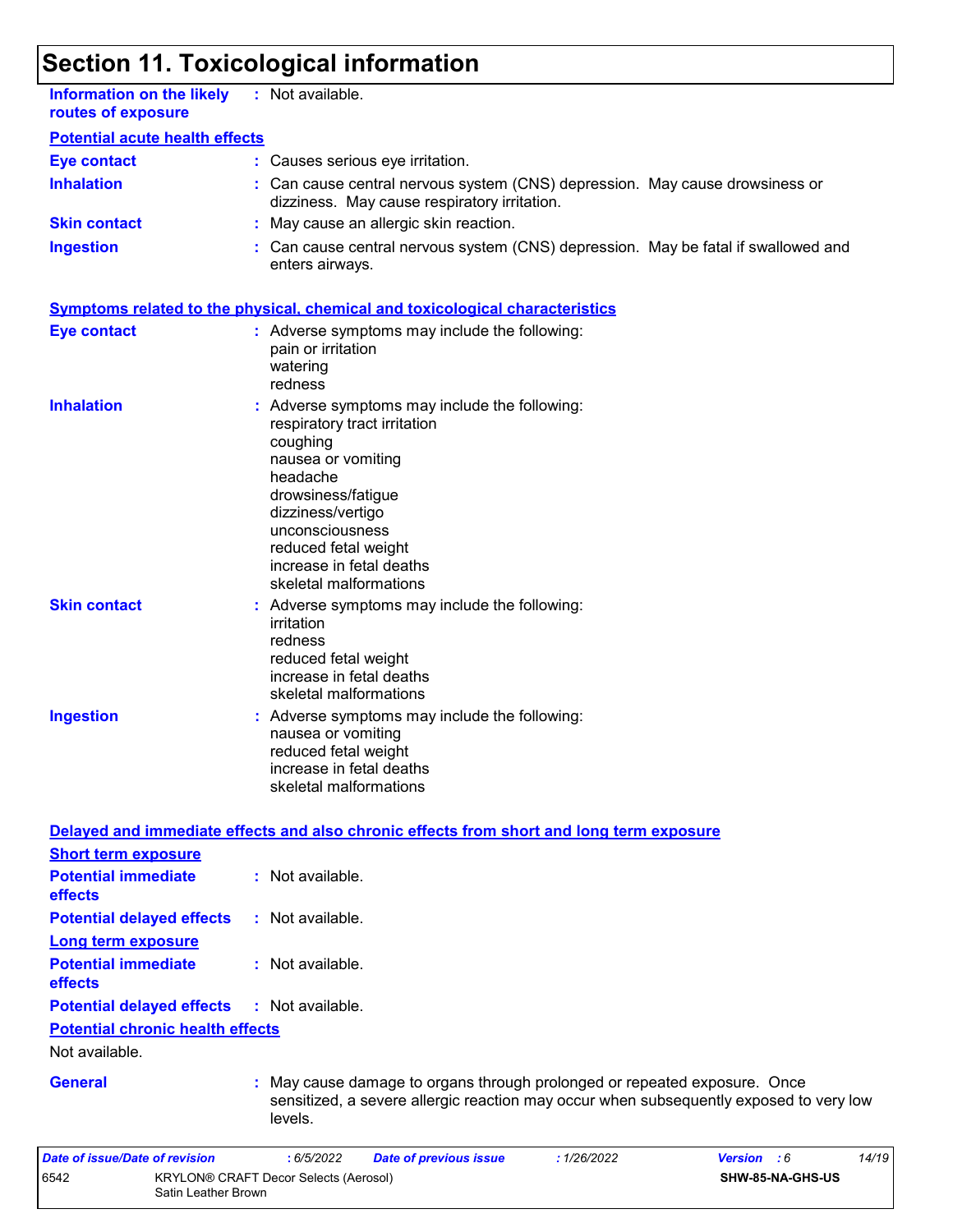| <b>Carcinogenicity</b>       | : Suspected of causing cancer. Risk of cancer depends on duration and level of<br>exposure. |  |  |  |
|------------------------------|---------------------------------------------------------------------------------------------|--|--|--|
| <b>Mutagenicity</b>          | : No known significant effects or critical hazards.                                         |  |  |  |
| <b>Teratogenicity</b>        | : Suspected of damaging the unborn child.                                                   |  |  |  |
| <b>Developmental effects</b> | : No known significant effects or critical hazards.                                         |  |  |  |
| <b>Fertility effects</b>     | May damage fertility.                                                                       |  |  |  |

#### **Numerical measures of toxicity**

#### **Acute toxicity estimates**

| <b>Route</b> | <b>ATE value</b> |
|--------------|------------------|
| Oral         | 69771.45 mg/kg   |
| Dermal       | 24845.77 mg/kg   |

# **Section 12. Ecological information**

| <b>Toxicity</b>                |                                                                      |                                                            |                      |
|--------------------------------|----------------------------------------------------------------------|------------------------------------------------------------|----------------------|
| <b>Product/ingredient name</b> | <b>Result</b>                                                        | <b>Species</b>                                             | <b>Exposure</b>      |
| Acetone                        | Acute EC50 7200000 µg/l Fresh water                                  | Algae - Selenastrum sp.                                    | 96 hours             |
|                                | Acute LC50 4.42589 ml/L Marine water                                 | l Crustaceans - Acartia tonsa -<br>l Copepodid             | 48 hours             |
|                                | Acute LC50 7460000 µg/l Fresh water                                  | Daphnia - Daphnia cucullata                                | 48 hours             |
|                                | Acute LC50 5600 ppm Fresh water                                      | l Fish - Poecilia reticulata                               | 96 hours             |
|                                | Chronic NOEC 4.95 mg/l Marine water                                  | Algae - Ulva pertusa                                       | 96 hours             |
|                                | Chronic NOEC 0.016 ml/L Fresh water                                  | Crustaceans - Daphniidae                                   | 21 days              |
|                                | Chronic NOEC 0.1 ml/L Fresh water                                    | Daphnia - Daphnia magna -<br><b>Neonate</b>                | 21 days              |
|                                | Chronic NOEC 5 µg/l Marine water                                     | Fish - Gasterosteus aculeatus -<br>Larvae                  | 42 days              |
| n-Butyl Acetate                | Acute LC50 32 mg/l Marine water<br>Acute LC50 18000 µg/l Fresh water | Crustaceans - Artemia salina<br>Fish - Pimephales promelas | 48 hours<br>96 hours |
| Methyl Ethyl Ketoxime          | Acute LC50 843000 µg/l Fresh water                                   | <b>Fish - Pimephales promelas</b>                          | 96 hours             |

#### **Persistence and degradability**

| <b>Product/ingredient name</b> | <b>Aquatic half-life</b> | Photolysis | Biodegradability |
|--------------------------------|--------------------------|------------|------------------|
| Acetone                        |                          |            | Readily          |
| l n-Butvl Acetate              |                          |            | Readily          |
| Light Aromatic Hydrocarbons    |                          |            | Readily          |

#### **Bioaccumulative potential**

| <b>Product/ingredient name</b> | $LogP_{ow}$ | <b>BCF</b>              | <b>Potential</b> |
|--------------------------------|-------------|-------------------------|------------------|
| Zirconium 2-Ethylhexanoate     |             | 2.96                    | low              |
| Methyl Ethyl Ketoxime          |             | $ 2.5 \text{ to } 5.8 $ | low              |
| Light Aromatic Hydrocarbons    |             | 10 to 2500              | high             |
| Cobalt 2-Ethylhexanoate        |             | 15600                   | high             |
| Hydrotreated Heavy             |             | 10 to 2500              | high             |
| Petroleum Naphtha              |             |                         |                  |

#### **Mobility in soil**

| Date of issue/Date of revision |                                                              | : 6/5/2022 | <b>Date of previous issue</b> | : 1/26/2022 | <b>Version</b> : 6 | 15/19                   |
|--------------------------------|--------------------------------------------------------------|------------|-------------------------------|-------------|--------------------|-------------------------|
| 6542                           | KRYLON® CRAFT Decor Selects (Aerosol)<br>Satin Leather Brown |            |                               |             |                    | <b>SHW-85-NA-GHS-US</b> |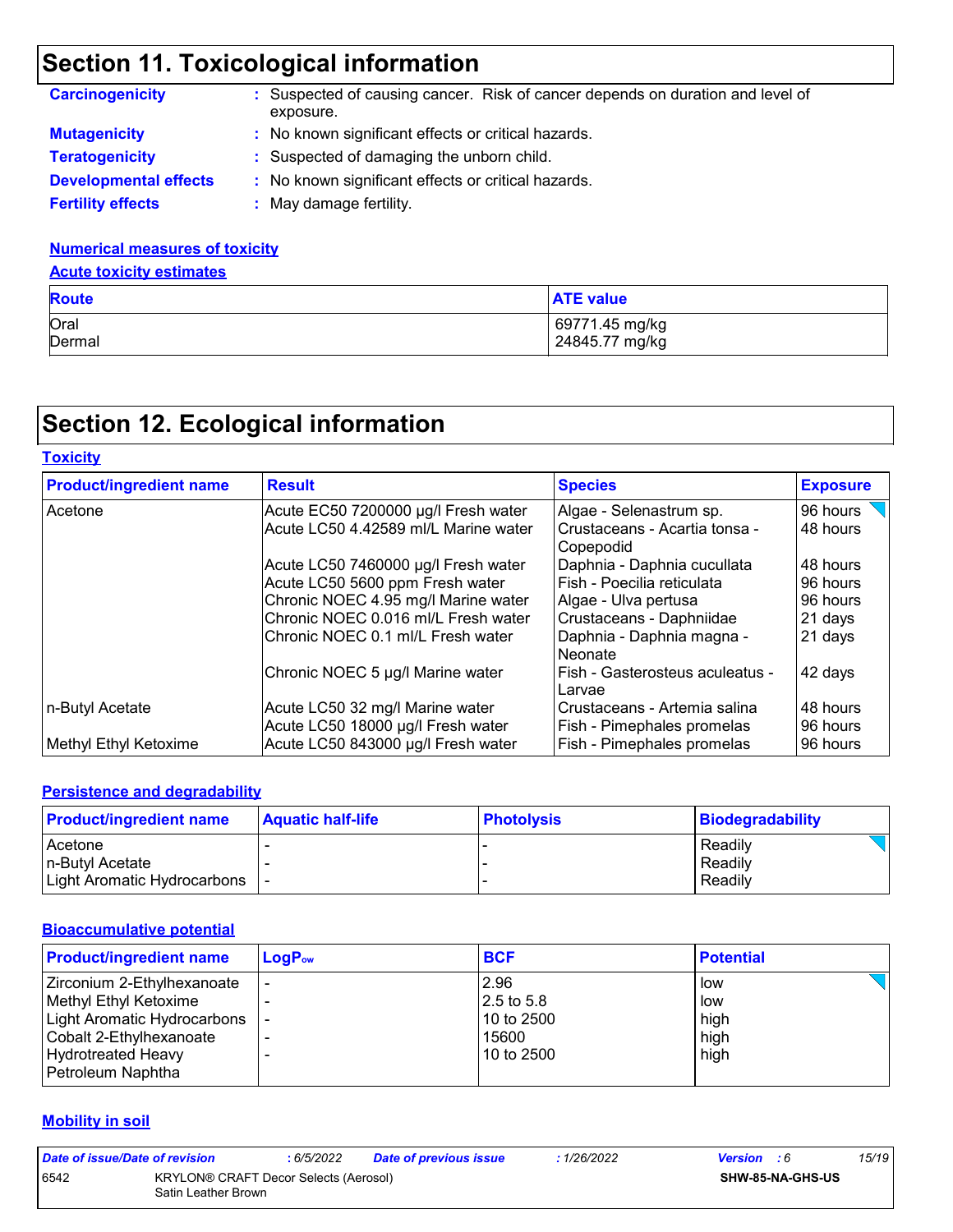**Soil/water partition coefficient (Koc)** 

**:** Not available.

**Other adverse effects** : No known significant effects or critical hazards.

### **Section 13. Disposal considerations**

The generation of waste should be avoided or minimized wherever possible. Disposal of this product, solutions and any by-products should at all times comply with the requirements of environmental protection and waste disposal legislation and any regional local authority requirements. Dispose of surplus and non-recyclable products via a licensed waste disposal contractor. Waste should not be disposed of untreated to the sewer unless fully compliant with the requirements of all authorities with jurisdiction. Waste packaging should be recycled. Incineration or landfill should only be considered when recycling is not feasible. This material and its container must be disposed of in a safe way. Empty containers or liners may retain some product residues. Do not puncture or incinerate container. **Disposal methods :**

### **Section 14. Transport information**

|                                         | <b>DOT</b><br><b>Classification</b>                                   | <b>TDG</b><br><b>Classification</b>                                                                                                                                                           | <b>Mexico</b><br><b>Classification</b>                                | <b>IATA</b>                                                           | <b>IMDG</b>                                                           |
|-----------------------------------------|-----------------------------------------------------------------------|-----------------------------------------------------------------------------------------------------------------------------------------------------------------------------------------------|-----------------------------------------------------------------------|-----------------------------------------------------------------------|-----------------------------------------------------------------------|
| <b>UN number</b>                        | <b>UN1950</b>                                                         | <b>UN1950</b>                                                                                                                                                                                 | <b>UN1950</b>                                                         | <b>UN1950</b>                                                         | <b>UN1950</b>                                                         |
| <b>UN proper</b><br>shipping name       | <b>AEROSOLS</b>                                                       | <b>AEROSOLS</b>                                                                                                                                                                               | <b>AEROSOLS</b>                                                       | AEROSOLS,<br>flammable                                                | <b>AEROSOLS</b>                                                       |
| <b>Transport</b><br>hazard class(es)    | 2.1                                                                   | 2.1                                                                                                                                                                                           | 2.1                                                                   | 2.1                                                                   | 2.1                                                                   |
| <b>Packing group</b>                    |                                                                       |                                                                                                                                                                                               |                                                                       |                                                                       |                                                                       |
| <b>Environmental</b><br>hazards         | No.                                                                   | No.                                                                                                                                                                                           | No.                                                                   | No.                                                                   | No.                                                                   |
| <b>Additional</b><br><b>information</b> | Dependent upon<br>container size, this                                | Product classified<br>as per the<br>following sections<br>of the<br>Transportation of<br>Dangerous Goods<br>Regulations:<br>2.13-2.17 (Class<br>2).<br>Dependent upon<br>container size, this | Dependent upon<br>container size, this                                | Dependent upon<br>container size, this                                | Dependent upon<br>container size, this                                |
|                                         | product may ship under<br>the Limited Quantity<br>shipping exception. | product may ship under<br>the Limited Quantity<br>shipping exception.                                                                                                                         | product may ship under<br>the Limited Quantity<br>shipping exception. | product may ship under<br>the Limited Quantity<br>shipping exception. | product may ship under<br>the Limited Quantity<br>shipping exception. |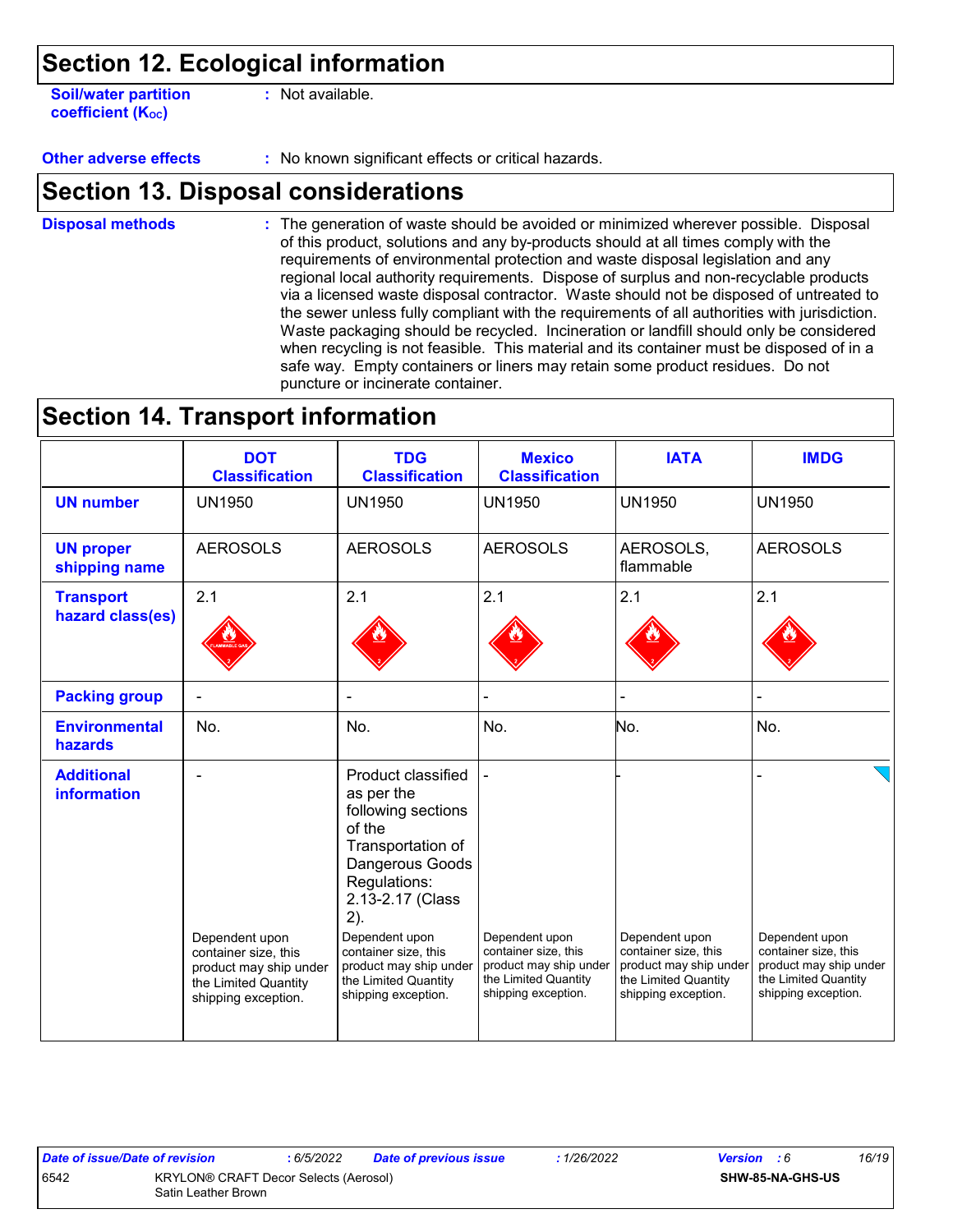## **Section 14. Transport information**

| <b>Special precautions for user :</b>                    |      | Multi-modal shipping descriptions are provided for informational purposes and do not<br>consider container sizes. The presence of a shipping description for a particular<br>mode of transport (sea, air, etc.), does not indicate that the product is packaged<br>suitably for that mode of transport. All packaging must be reviewed for suitability<br>prior to shipment, and compliance with the applicable regulations is the sole<br>responsibility of the person offering the product for transport. People loading and<br>unloading dangerous goods must be trained on all of the risks deriving from the<br>substances and on all actions in case of emergency situations. |
|----------------------------------------------------------|------|-------------------------------------------------------------------------------------------------------------------------------------------------------------------------------------------------------------------------------------------------------------------------------------------------------------------------------------------------------------------------------------------------------------------------------------------------------------------------------------------------------------------------------------------------------------------------------------------------------------------------------------------------------------------------------------|
| <b>Transport in bulk according</b><br>to IMO instruments | - 50 | Not available.                                                                                                                                                                                                                                                                                                                                                                                                                                                                                                                                                                                                                                                                      |

**Proper shipping name :**

: Not available.

# **Section 15. Regulatory information**

#### **SARA 313**

SARA 313 (40 CFR 372.45) supplier notification can be found on the Environmental Data Sheet.

#### **California Prop. 65**

WARNING: This product contains chemicals known to the State of California to cause cancer and birth defects or other reproductive harm.

**International regulations**

| <b>International lists</b> | : Australia inventory (AIIC): Not determined.<br>China inventory (IECSC): Not determined.<br>Japan inventory (CSCL): Not determined.<br>Japan inventory (ISHL): Not determined.<br>Korea inventory (KECI): Not determined.<br>New Zealand Inventory of Chemicals (NZIoC): Not determined.<br>Philippines inventory (PICCS): Not determined.<br>Taiwan Chemical Substances Inventory (TCSI): Not determined.<br>Thailand inventory: Not determined. |
|----------------------------|----------------------------------------------------------------------------------------------------------------------------------------------------------------------------------------------------------------------------------------------------------------------------------------------------------------------------------------------------------------------------------------------------------------------------------------------------|
|                            | Turkey inventory: Not determined.                                                                                                                                                                                                                                                                                                                                                                                                                  |
|                            | Vietnam inventory: Not determined.                                                                                                                                                                                                                                                                                                                                                                                                                 |

# **Section 16. Other information**

**Hazardous Material Information System (U.S.A.)**



**The customer is responsible for determining the PPE code for this material. For more information on HMIS® Personal Protective Equipment (PPE) codes, consult the HMIS® Implementation Manual.**

**Caution: HMIS® ratings are based on a 0-4 rating scale, with 0 representing minimal hazards or risks, and 4 representing significant hazards or risks. Although HMIS® ratings and the associated label are not required on SDSs or products leaving a facility under 29 CFR 1910.1200, the preparer may choose to provide them. HMIS® ratings are to be used with a fully implemented HMIS® program. HMIS® is a registered trademark and service mark of the American Coatings Association, Inc.**

**Procedure used to derive the classification**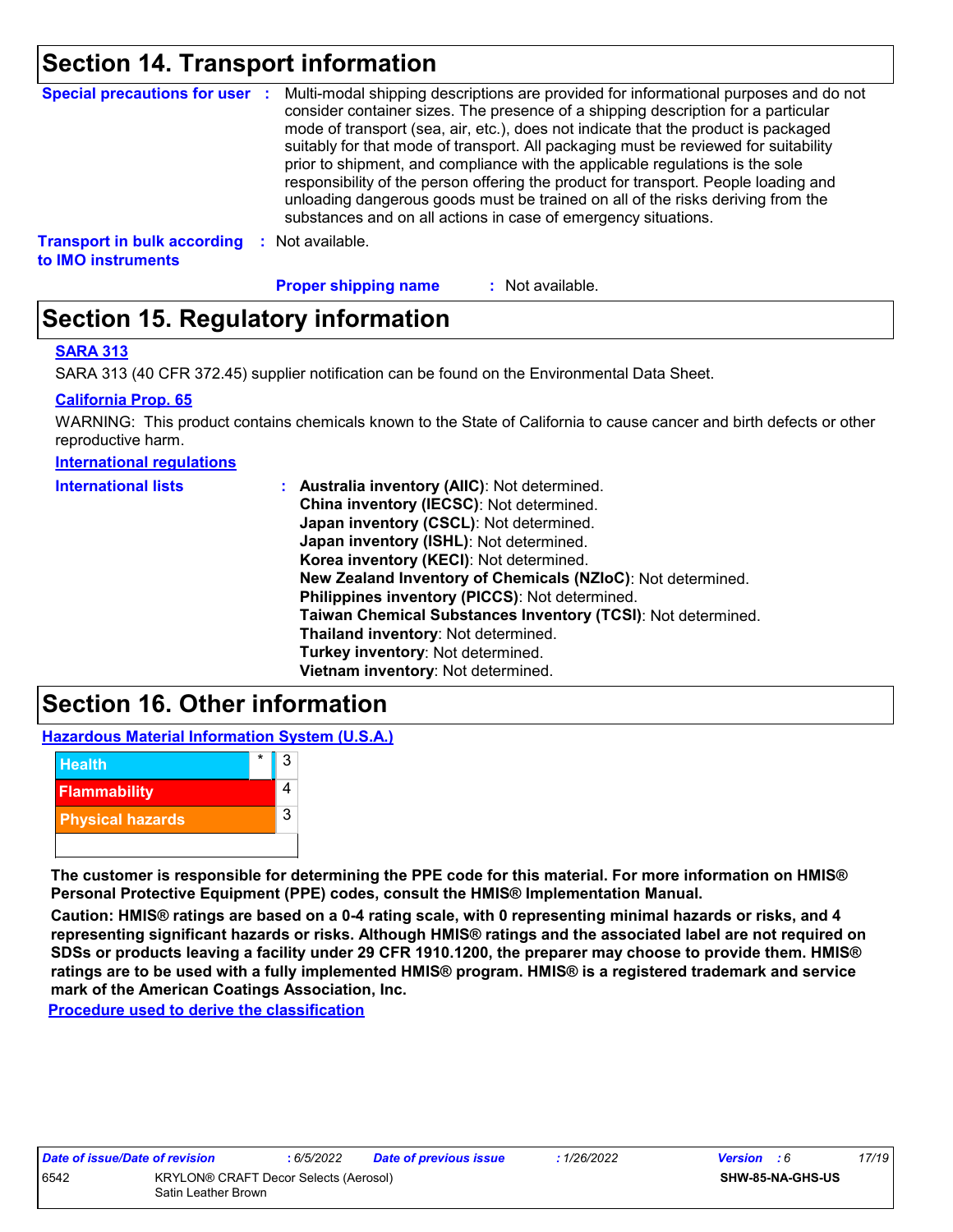### **Section 16. Other information**

| <b>Classification</b>                                                 | <b>Justification</b>  |
|-----------------------------------------------------------------------|-----------------------|
| FLAMMABLE AEROSOLS - Category 1                                       | On basis of test data |
| GASES UNDER PRESSURE - Compressed gas                                 | Calculation method    |
| SERIOUS EYE DAMAGE/ EYE IRRITATION - Category 2A                      | Calculation method    |
| SKIN SENSITIZATION - Category 1                                       | Calculation method    |
| <b>CARCINOGENICITY - Category 2</b>                                   | l Calculation method  |
| <b>TOXIC TO REPRODUCTION - Category 1B</b>                            | Calculation method    |
| SPECIFIC TARGET ORGAN TOXICITY (SINGLE EXPOSURE) (Respiratory tract   | Calculation method    |
| irritation) - Category 3                                              |                       |
| SPECIFIC TARGET ORGAN TOXICITY (SINGLE EXPOSURE) (Narcotic effects) - | Calculation method    |
| Category 3                                                            |                       |
| SPECIFIC TARGET ORGAN TOXICITY (REPEATED EXPOSURE) - Category 2       | Calculation method    |
| <b>ASPIRATION HAZARD - Category 1</b>                                 | Calculation method    |

#### **History**

| <b>Date of printing</b>                  | : 6/5/2022                                                                                                                                                                                                                                                                                                                                                                                                                                                                                                                                                                                                          |
|------------------------------------------|---------------------------------------------------------------------------------------------------------------------------------------------------------------------------------------------------------------------------------------------------------------------------------------------------------------------------------------------------------------------------------------------------------------------------------------------------------------------------------------------------------------------------------------------------------------------------------------------------------------------|
| Date of issue/Date of<br><b>revision</b> | : 6/5/2022                                                                                                                                                                                                                                                                                                                                                                                                                                                                                                                                                                                                          |
| Date of previous issue                   | : 1/26/2022                                                                                                                                                                                                                                                                                                                                                                                                                                                                                                                                                                                                         |
| <b>Version</b>                           | : 6                                                                                                                                                                                                                                                                                                                                                                                                                                                                                                                                                                                                                 |
| <b>Key to abbreviations</b>              | $\therefore$ ATE = Acute Toxicity Estimate<br>BCF = Bioconcentration Factor<br>GHS = Globally Harmonized System of Classification and Labelling of Chemicals<br>IATA = International Air Transport Association<br>IBC = Intermediate Bulk Container<br><b>IMDG = International Maritime Dangerous Goods</b><br>LogPow = logarithm of the octanol/water partition coefficient<br>MARPOL = International Convention for the Prevention of Pollution From Ships, 1973<br>as modified by the Protocol of 1978. ("Marpol" = marine pollution)<br>$N/A = Not available$<br>SGG = Segregation Group<br>UN = United Nations |

**Indicates information that has changed from previously issued version.**

#### **Notice to reader**

**It is recommended that each customer or recipient of this Safety Data Sheet (SDS) study it carefully and consult resources, as necessary or appropriate, to become aware of and understand the data contained in this SDS and any hazards associated with the product. This information is provided in good faith and believed to be accurate as of the effective date herein. However, no warranty, express or implied, is given. The information presented here applies only to the product as shipped. The addition of any material can change the composition, hazards and risks of the product. Products shall not be repackaged, modified, or tinted except as specifically instructed by the manufacturer, including but not limited to the incorporation of products not specified by the manufacturer, or the use or addition of products in proportions not specified by the manufacturer. Regulatory requirements are subject to change and may differ between various locations and jurisdictions. The customer/buyer/user is responsible to ensure that his activities comply with all country, federal, state, provincial or local laws. The conditions for use of the product are not under the control of the manufacturer; the customer/buyer/user is responsible to determine the conditions necessary for the safe use of this product. The customer/buyer/user should not use the product for any purpose other than the purpose shown in the applicable section of this SDS without first referring to the supplier and obtaining written handling instructions. Due to the proliferation of sources for information such as manufacturer-specific SDS, the manufacturer cannot be responsible for SDSs obtained from any other source.**